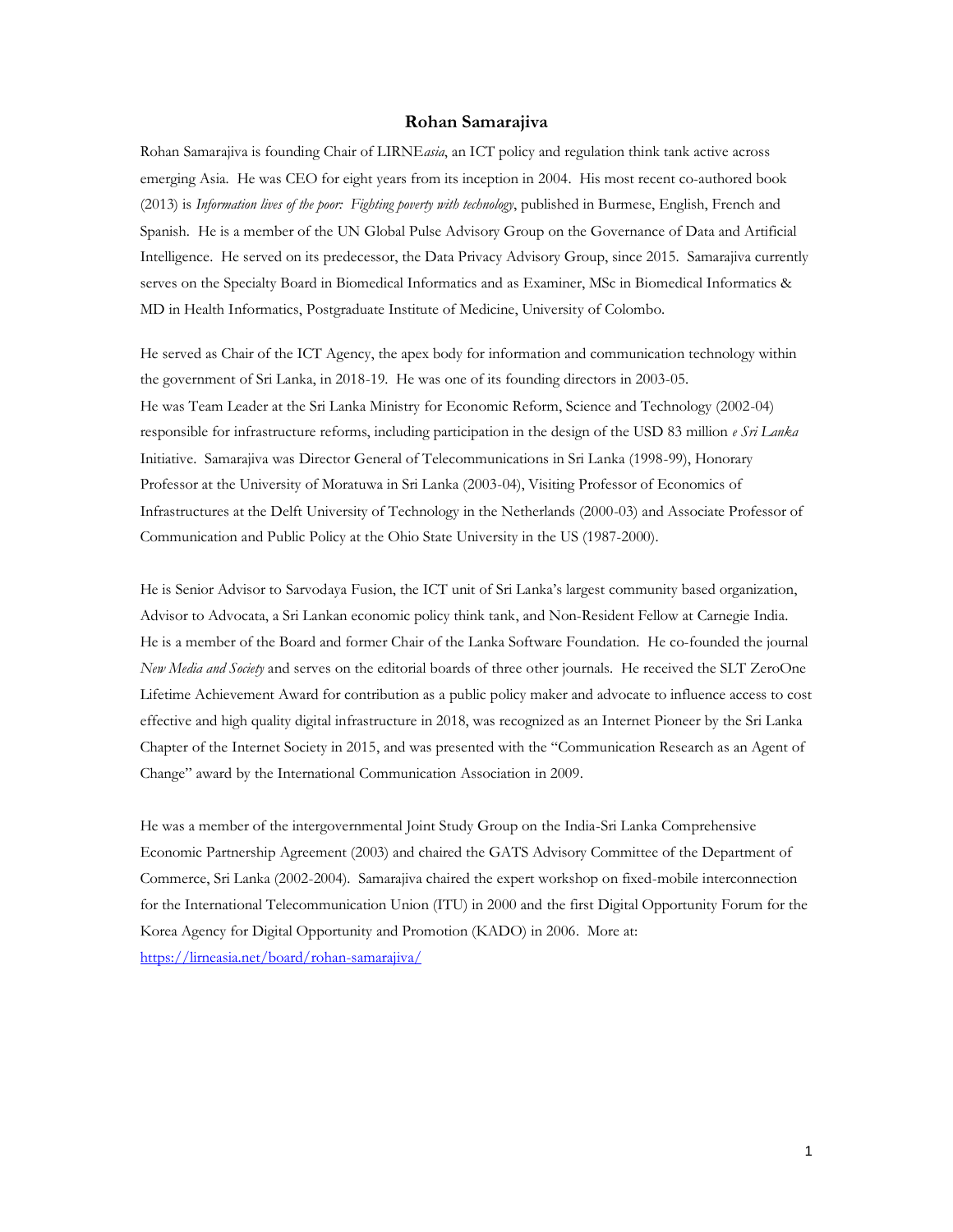Revised 16 December 2020

#### CURRICULUM VITAE

#### ROHAN SAMARAJIVA

LIRNE*asia* 12 Balcombe Place Colombo 0080, Sri Lanka E-mail[: rohan@lirneasia.net](mailto:rohan@lirneasia.net) Mobile: +94 77 735 2361

URL: [lirneasia.net](http://www.lirneasia.net/) Skype: rohan\_samarajiva Twitter: @samarajiva

Fax: +94 11 267 5212

PERSONAL Place and date of birth: Kandy, Sri Lanka, 21 January 1954 Citizenship: Sri Lankan

#### CURRENT POSITIONS

- Board Chair & Founder, LIRNEasia, 2004- (non-profit company with a turnover of ~ USD 1.1 million p.a., funded by International Development Research Centre of Canada, DFID, Ford Foundation, World Bank and others)
- Member, UN Global Pulse Advisory Group on the Governance of Data and AI, 2019-<br>■ Board Chair Lanka Software Foundation 2005-07: 2020- (Member since 2003)
- Board Chair, Lanka Software Foundation, 2005-07; 2020- (Member since 2003)
- Member, National Archives Advisory Council, 2019-22.
- Member, Specialty Board in Biomedical Informatics, and Examiner, MSc in Biomedical Informatics & MD in Health Informatics, Postgraduate Institute of Medicine, University of Colombo, 2018-
- **Non-Resident Fellow, Carnegie India, 2018-**
- Senior Fellow, Pathfinder Foundation, 2015- (participated in Track 2 exchanges with China and India)
- **■** Member of Board of Advisors and Chair of Expert Committee on State Owned Enterprises (2021), Advocata Institute, 2016-
- Senior Advisor, Sarvodaya Fusion, 2006-
- Member, Advisory Board, CITRA Social Innovation Lab, 2020-
- Guest columnist, *Financial Times*, 2014- and *Anidda*, 2018-

#### EDUCATION

Ph.D., Simon Fraser University, Canada. 1985. M.A. (Communication), Simon Fraser University. 1982. Attorney-at-Law of the Supreme Court of Sri Lanka. 1979.

# EXPERIENCE

- **•** Board Chair, Communication Policy Research south (CPRsouth), 2016-20 (member 2007-20).
- Contributor, *A new economic vision for post-COVID-19 Sri Lanka*, Pathfinder Foundation report, 2020.
- Member, Data Privacy Advisory Group, UN Global Pulse, 2015-19.
- Board Chair, ICT Agency of Sri Lanka, 2018-19 (Acting CEO July-October 2019); Board Director, 2003- 05.
- Member, Legal, Regulation and Governance Working Group, Ceylon Chamber of Commerce, 2019.
- Chair, Working Committee to Regularize Issuance of Radio and TV Licenses, Ministry of Finance & Mass Media, 2018.
- Member, Governing Council, National Institute of Business Management, 2018-19.
- **EXPERIENT:** Member of Experts' Committee appointed by the President to draft 2030 Vision of Sri Lanka, 2017-18.
- Guest columnist, *Ravaya*, Sinhala weekly newspaper, 2006-18.
- Member of the Board, Research ICT Africa, 2009-17.
- **EXECUTE:** Member, Study Group on Incentives for Investment, Prime Minister's Office, Government of Sri Lanka, 2015.
- Member, Steering Committee on Infrastructure Development, Ceylon Chamber of Commerce, 2013-15.
- Columnist, "Choices," *Lanka Business Online*, [www.lankabusinessonline.com,](http://www.lankabusinessonline.com/) 2005-15.
- Member, Subcommittee on Training, Professional Development and Capacity Building in the Sri Lanka Administrative Service, 2014-15.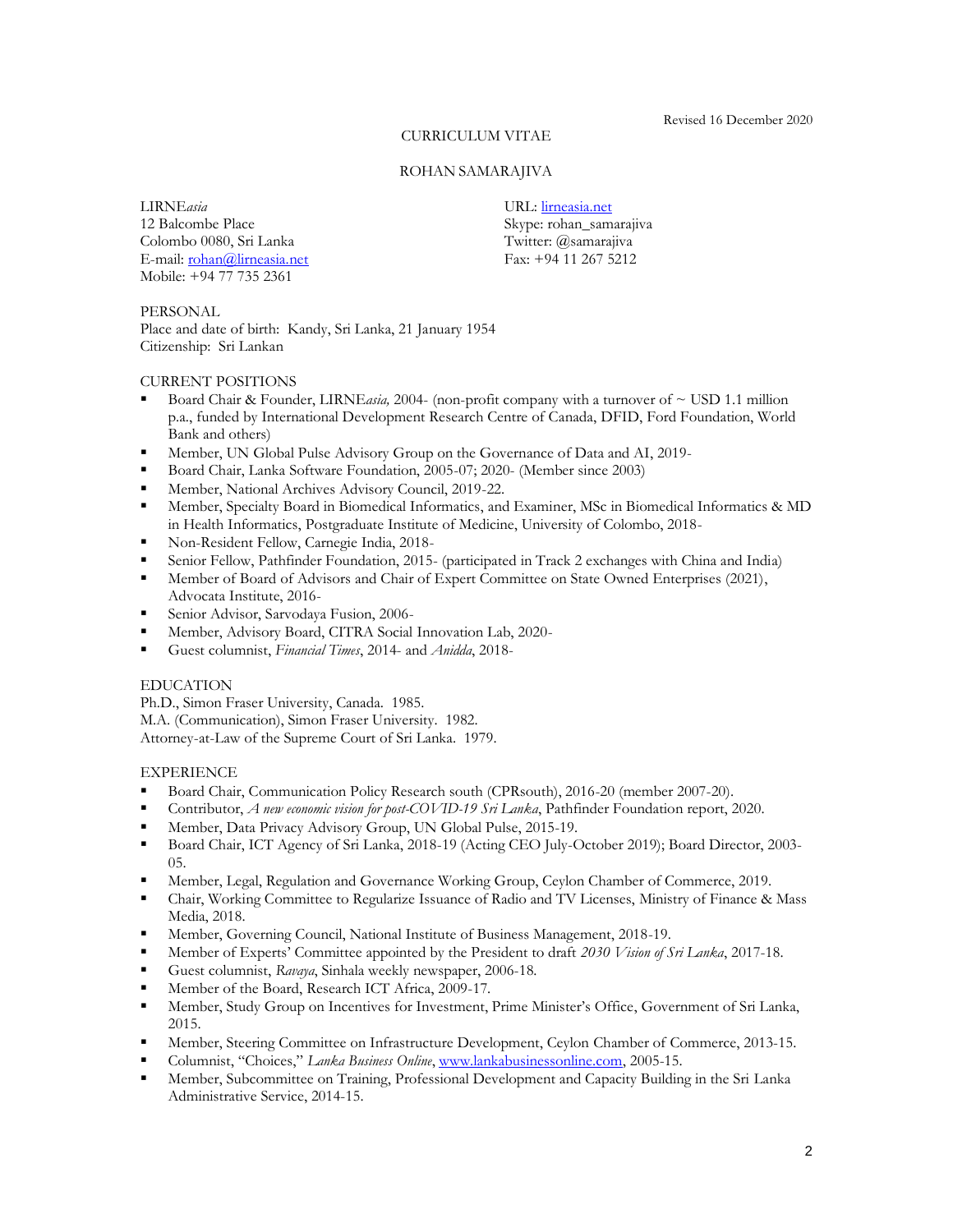- Member, Advisory Committee to UNICEF Sri Lanka on online behavior of youth in Sri Lanka, 2014-15.
- Founder Chair and CEO, LIRNE*asia*, 2004-12.
- Policy Coordinator & Spokesperson, Milinda Moragoda for Mayor Campaign, 2011.
- Member of the Board, International Communication Association, 2010-12.
- **Member, Academic Affairs Board, Sri Lanka Institute for Tourism and Hotel Management, 2007-10.**
- Policy Advisor, Ministry of Telecommunications and Posts, Government of Bangladesh, 2006-07, 2009.
- Contributing writer, *Montage*, Sri Lanka news monthly, 2007-09.
- Visiting Faculty, TERI University, New Delhi, 2004-08.
- Member, Joint Study Group on India Sri Lanka Economic Partnership Agreement, 2003.
- Chair, GATS Advisory Committee of the Department of Commerce, Government of Sri Lanka 2002-04.
- **•** Team Leader, Public Interest Program Unit, Ministry for Economic Reform, Science & Technology, Government of Sri Lanka, 2002-04.
- Honorary Professor, University of Moratuwa, Sri Lanka, 2003-04.
- Member, Management Team, World Dialogue of Regulation for Network Economies (WDR; [www.regulateonline.org\)](http://www.regulateonline.org/), 2001-07.
- Secretary & Director External Programs, LIRNE.NET, a collaboration among universities of Denmark, the Netherlands, South Africa & the UK, & LIRNE*asia*, 2000-07.
- Visiting Professor of Economics of Infrastructures, Delft University of Technology, The Netherlands, 2000-03.
- **EXPERT** Member, Expert Group on International Telecommunication Regulations, International Telecommunication Union, September 1999-2000.
- Associate Professor of Communication, Public Policy & Management, The Ohio State University. 1993- 2000 (Assistant Professor, 1987-93).
- **EXECT** Director General of Telecommunications, Telecommunications Regulatory Commission of Sri Lanka, 1998-99.
- Founding co-editor, *New Media & Society*, 1997-2000.
- Weekly presenter on global/technology issues*, Shanida Ayubowan [Saturday morning TV magazine program]*, Sri Lanka Rupavahini Corporation, August 1998-June 1999.
- **•** President, Communication Technology Policy Section, & Member, International Council, International Association for Media and Communication Research, 1994-98.
- Vice-chair and chair-elect, Communication and Technology Division, International Communication Association, 1996-98 [resigned because of relocation to Sri Lanka].
- Chair, Graduate Studies Committee administering graduate programs in Communication and Journalism (1996-97) and Communication (1993-95), The Ohio State University.
- Visiting Professor, Annenberg School for Communication, University of Pennsylvania, Philadelphia. 1995.
- Research Associate, Institute of Fundamental Studies & Arthur C. Clarke Centre for Modern Technologies, Sri Lanka, 1985-86.
- Assistant News Editor/Lobby Correspondent, Sri Lanka Broadcasting Corporation, 1978-79.

# SELECTED HONORS

- "Professor Cyril Ponnamperuma: Multidisciplinary Institution Builder," keynote address at Cyril Ponnamperuma Memorial International Conference on Multidisciplinary Research, National Institute of Fundamental Studies, Kandy, Sri Lanka, January 21, 2020.
- Convocation Speaker, NSBM Green University, Homagama, December 6, 2019.
- Keynote speeker, National IT Conference 2018 and 2019, Computer Society of Sri Lanka, Colombo, October 2, 2018 and October 8, 2019.
- Chief Guest, Graduation Ceremony of Sri Lanka College of Journalism, Colombo, June 11, 2019.
- "Contributions from research to solving Sri Lanka's problems," keynote address at 7<sup>th</sup> International Research Conference, Sabaragamuwa University, December 19, 2018.
- **EXECUTE:** SLT ZeroOne Lifetime Achievement Award for contribution as a public policy maker and advocate to influence access to cost effective and high quality digital infrastructure, December 11, 2018.
- Chief Guest, Graduation Ceremony of BCS Sri Lanka, Colombo, October 21, 2018.
- Elected Chair, Asia Pacific Information Superhighway Steering Committee, UN ESCAP, 2018-2019.
- Best policy brief award at CPRsouth 2017, Yangon, Myanmar [with Gayani Hurulle].
- "Relevance of social sciences and humanities to global problems," keynote address to International Research Conference on Humanities & Social Science, University of Peradeniya, Peradeniya, July 28, 2017.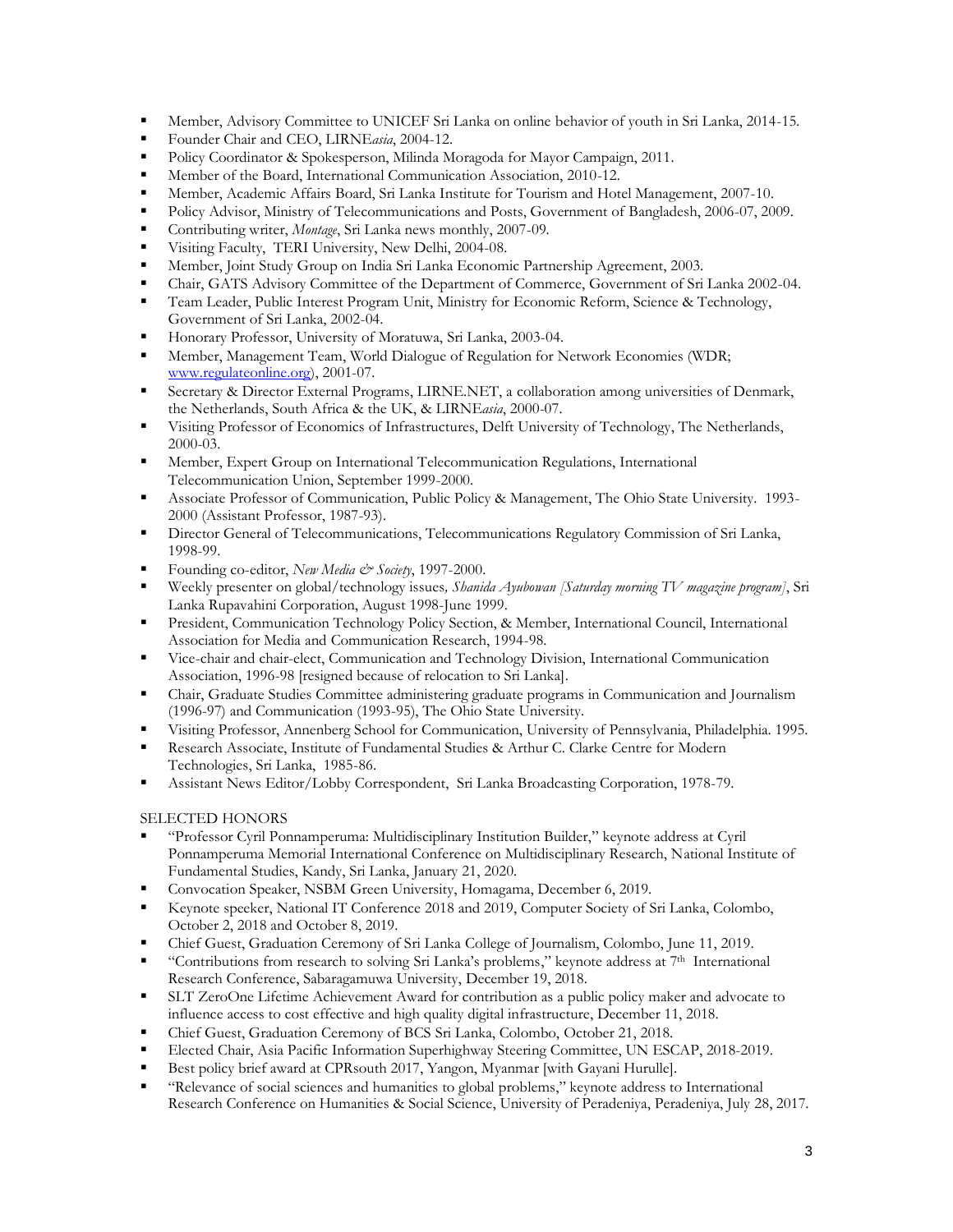- "Communication policy in the age of Facebook," chief guest's address at International Conference on "India's Communication Policy and Strategy," at Manipal University, Karnataka, India, 17-18 March 2017.
- "Representation and stability: Experiences of the Indian and Sri Lankan Constitutions," Lecture at Indian Constitution Day, University of Colombo, 25 November 2016.
- **Chief Guest at inauguration of International Research Conference on Humanities and Social Science,** University of Sri Jayewardenepura, Nugegoda, 10 November 2016.
- Chief Guest at 200<sup>th</sup> anniversary of Methodist High School, Katunayake, 30 October 2016.
- "Reconnecting the Bay of Bengal," Second BIMSTEC Foundation Lecture organized by BIMSTEC Secretariat, Ministry of Foreign Affairs of the Kingdom of Thailand and Indian Studies Center of Chulalongkorn University, 24 August 2016.
- Sole expert invited from Sri Lanka to the 1<sup>st</sup> Raisina Dialogue New Delhi, 1-3 March 2016.
- "Communication," 60th Founder's Day Oration at Thurstan College, Colombo, Sri Lanka, 11 January 2016.
- Internet Pioneer Award at 20 years of Internet in Sri Lanka Celebration, Internet Society Sri Lanka, 8 June 2015.
- "Making the university relevant," Sixth Distinguished Lecture of the Open University of Sri Lanka, 10 April 2015.
- Invitee from Sri Lanka to World Innovation Summit on Education (WISE 2013 & WISE 2014), Doha, Oct 29-31, 2013 & Nov 4-6, 2014.
- Chair, 1st Annual Telecoms Regulatory Affairs Forum, Singapore, 1-2 July 2013.
- Moderator, panel sessions at Ministerial Program & Asia Pacific Summit, GSMA Mobile World Congress, Barcelona, 26-27 Feb 2013 & at Public Policy Forum, GSMA Mobile Asia Expo, Shanghai, 27 June 2013.
- Sole invitee from Sri Lanka to 10<sup>th</sup> Indira Gandhi Trust Conference on "An Indian social democracy: Integrating markets, democracy and social justice," New Delhi, 19-21 November 2010.
- Member, panel of judges, National Integrity Award 2010, Transparency International Sri Lanka.
- Shortlisted (one of three) for 2009 Bastiat Prize for Online Journalism by International Policy Network for "Choices" column in *Lanka Business Online*.
- *Communication Research as an Agent of Change* award 2009, International Communication Association.
- Elected Board Member at Large, International Communication Association, 2009-11.
- Invited reviewer for "Body of Knowledge on Utility Regulation," Public-Private Investment Advisory Facility, World Bank, Washington DC, April 21-22, 2008.
- Chair, panel session on "Designing regulation for convergence," Ministerial Program, GSMA Mobile World Congress, Barcelona, February 11-12 , 2008.
- "Taking e-government to the bottom of the pyramid: Dial-a-gov?" International Conference on Theory and Practice of Electronic Governance, Macau China, December 11, 2007. Co-authors: Helani Galpaya (senior) and Shamistra Soysa. Award for paper best linking theory and practice.
- Conference Chair, First Digital Opportunity Forum, Korean Agency for Digital Opportunity and Promotion (KADO) and the International Telecommunication Union, Seoul, Aug 31-Sep 1, 2006.
- Member, National Reawakening Council, Lanka Jatika Sarvodaya Shramadana Sangamaya, 2005-06.
- Moderator, Ministers' Roundtable on ICT for Development, Asian Forum on Information and Communication Technology Policies and Strategies, Kuala Lumpur, 20-22 October 2003.
- **EXECUTE:** Member, Advisory Committee, UNDP's Asia Pacific Report on Information & Communication Technologies & Human Development, 2003-05.
- Advisor, research priorities on ICTs, international cooperation and global security to the Peace and Social Justice Division of the Ford Foundation, New York City, June 2001-02.
- **EXECUTE:** Member, advisory committee, Program on information technology and international cooperation and security, Social Science Research Council (New York), Dec. 2000-02.
- Chair, Expert Workshop on Fixed-Mobile Interconnection, International Telecommunication Union, Geneva, September 20-22, 2000.
- Faculty Member of the Year, School of Journalism & Communication/Department of Communication, 1997-98, 1989-90 and 1988-89; Ameritech Prize for accomplishments in the field of telecommunications, 1992, The Ohio State University.
- Graduate Research Fellowships, 1984-85; Open Graduate Scholarships, 1981; 1983-84; Steel Memorial Graduate Scholarship, 1982-83, Simon Fraser University.
- First Scholarship, Attorney's Preliminary Examination; and Prizes in Roman Law and Criminal Law, Sri Lanka Law College, Colombo, 1976.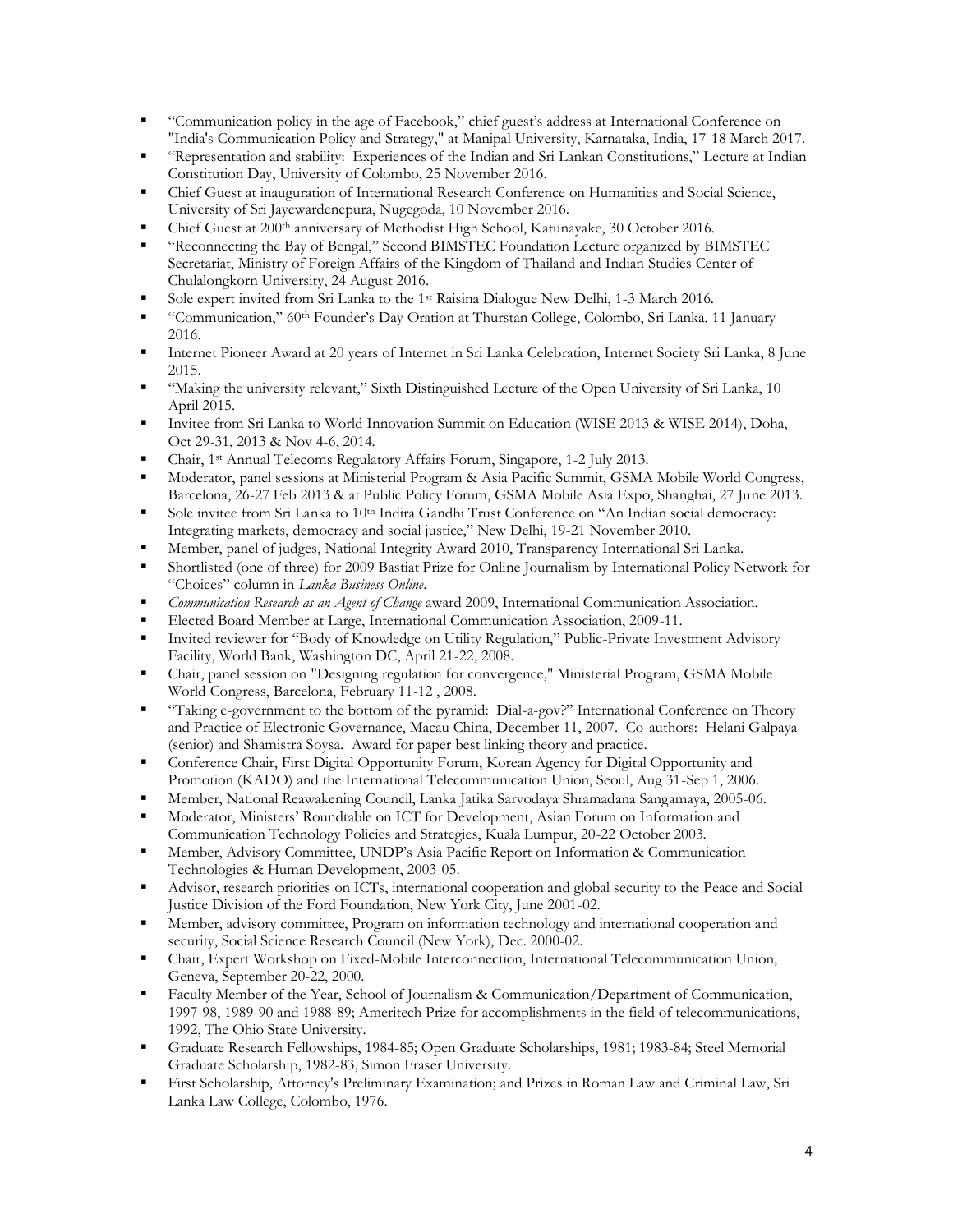### SELECTED PUBLICATIONS

2019 Section on Innovation, technology and industry, in Presidential Expert Committee (2019). *Sustainable Sri Lanka: 2030 Vision and Strategic Path*. Colombo: Presidential Secretariat, pp. 221-229. [http://www.presidentsoffice.gov.lk/wp-content/uploads/2019/05/Final-v2.4-Typeset-MM-v12F-](http://www.presidentsoffice.gov.lk/wp-content/uploads/2019/05/Final-v2.4-Typeset-MM-v12F-Cov3.pdf)[Cov3.pdf](http://www.presidentsoffice.gov.lk/wp-content/uploads/2019/05/Final-v2.4-Typeset-MM-v12F-Cov3.pdf)

"Countries need law-governed framework for acting on social media," *The Straits Times*, August 20th . [https://www.straitstimes.com/asia/countries-need-law-governed-framework-for-acting-on-social](https://www.straitstimes.com/asia/countries-need-law-governed-framework-for-acting-on-social-media-daily-star-contributor)[media-daily-star-contributor](https://www.straitstimes.com/asia/countries-need-law-governed-framework-for-acting-on-social-media-daily-star-contributor)

Communication policy in the age of Facebook: Challenges for South Asia, in *Maadhya Sankathana*, Colombo: Ministry of Mass Media: pp. 269-76.

Metrics to improve universal-service fund disbursements, *Digital Policy, Regulation and Governance*, 21(2): 102-114. (Samarajiva, R. & Hurulle, G.).<https://doi.org/10.1108/DPRG-07-2018-0035>

2018 2004 සුනාමි වාසනයෙන් පසු උගත් දේ, කේ. එල්. ගුණවර්ධන (සංස්කාරක), *උදාවක උදානය: සර්වෝදය* ශාස්තීය සංගුහය (පිටු 186-201). මොරටුව: සර්වෝදය. [What was learned after the 2004 tsunami disaster, in K.L. Gunawardene (ed.), *Udaavaka udaanaya: Sarvodaya scholarly collection* (pp. 186-201). Moratuwa: Sarvodaya.]

Guest editor's introduction: What do we know about ICT impact and how best can that knowledge be communicated? *Information Technology and International Development*, Special Section, 14: 182-90. <http://itidjournal.org/index.php/itid/article/view/1484/595>

Economic impacts of mobile telecom in rural areas in low and lower-middle-income countries: Findings of a systematic review, *Information Technology and International Development*, Special Section, 14: 191-208. [Stork, C.; Kapugama, N.; Samarajiva, R.]

<http://itidjournal.org/index.php/itid/article/view/1485/596>

"Banning social media won't stop hate speech," *New York Times*, 16 March 2018. <https://www.nytimes.com/2018/03/15/opinion/facebook-social-media-sri-lanka.html> Online freelancing as interim solution to youth unemployment problem, with particular relevance to the Northern Province, in *Proceedings of the Jaffna Science Association* [Senanayake, L.; Samarajiva, R.; Perampalam, S.; Galpaya, H.].

Connectivity in BIMSTEC, Chapter 9 of *Twenty Years of BIMSTEC: Promoting Regional Cooperation and Integration in the Bay of Bengal Region*, edited by Prabir De. New Delhi: KW Publishers.

2017 Sri Lanka and China's Belt and Road Initiative, in *The island of the lion and the land of the dragon: Essays on Sri Lanka-China relations,* ed. H.M.G.S. Palihakkara, pp. 67-80. Colombo: Pathfinder Foundation. Considerations for formulating a trade policy for Sri Lanka, *Echelon*, June 14. <https://echelon.lk/home/considerations-for-formulating-a-trade-policy-for-sri-lanka/> Pre-conditions for the success of Trincomalee as a transport and logistics hub serving the Bay of Bengal, in *Trincomalee consultations: Regional cooperation for economic prosperity and maritime security in the Bay of Bengal*, pp. 60-71. Colombo: Pathfinder Foundation. Fernando, L; Perera, A.S.; Lokanathan, S.; Ghouse, A.; Tissera, H.; Samarajiva, R., Impact of Human Mobility on Spread of Dengue in Sri Lanka, International Conference on the Analysis of Mobile Phone Datasets (NetMob) [: http://netmob.org/assets/img/bookofabstract\\_oral\\_2017.pdf.](http://netmob.org/assets/img/bookofabstract_oral_2017.pdf) 2016 Improving the performance of Sri Lankan government universities: Insights from reforms in similar sectors. In *Present status and way forward for public universities in Sri Lanka* (eds. S. Weerakoon & S. M. Perera), pp. 31-46. Nugegoda: Vidya Publishers. Building e resilience in Sri Lanka: Enhancing the role of information and communication technologies for disaster risk reduction. Bangkok: UNESCAP. [Samarajiva, R.; Zuhyle, S.: Weerasooriya, R.] [https://www.unescap.org/sites/default/files/BuildingeResilience-SriLanka](https://www.unescap.org/sites/default/files/BuildingeResilience-SriLanka-edit_1.pdf)[edit\\_1.pdf](https://www.unescap.org/sites/default/files/BuildingeResilience-SriLanka-edit_1.pdf) විධායක සහ වාූවස්ථාදායක වගකීම් තුලනය කිරීම: ඩොනමෝර් කොමිෂන් සභාවෙන් පාඩමක්, *සර්වජන ඡන්ද බලය, 1931-2016.* පිටු 245-250. කොළඹ: මැතිවරණ කොමිෂන් සභාව. [On balancing executive and legislative powers]

Focusing mobile-communication research (book review), *Information Technology and International Development*, 12(3): 31-33.<http://itidjournal.org/index.php/itid/article/view/1540/554>

Using behavioral big data for public purposes: Exploring frontier issues of an emerging policy arena. LIRNEasia & Open Society Foundation [Samarajiva, R & Lokanathan, S.]. [http://lirneasia.net/wp](http://lirneasia.net/wp-content/uploads/2013/09/NVF-LIRNEasia-report-v8-160201.pdf)[content/uploads/2013/09/NVF-LIRNEasia-report-v8-160201.pdf](http://lirneasia.net/wp-content/uploads/2013/09/NVF-LIRNEasia-report-v8-160201.pdf)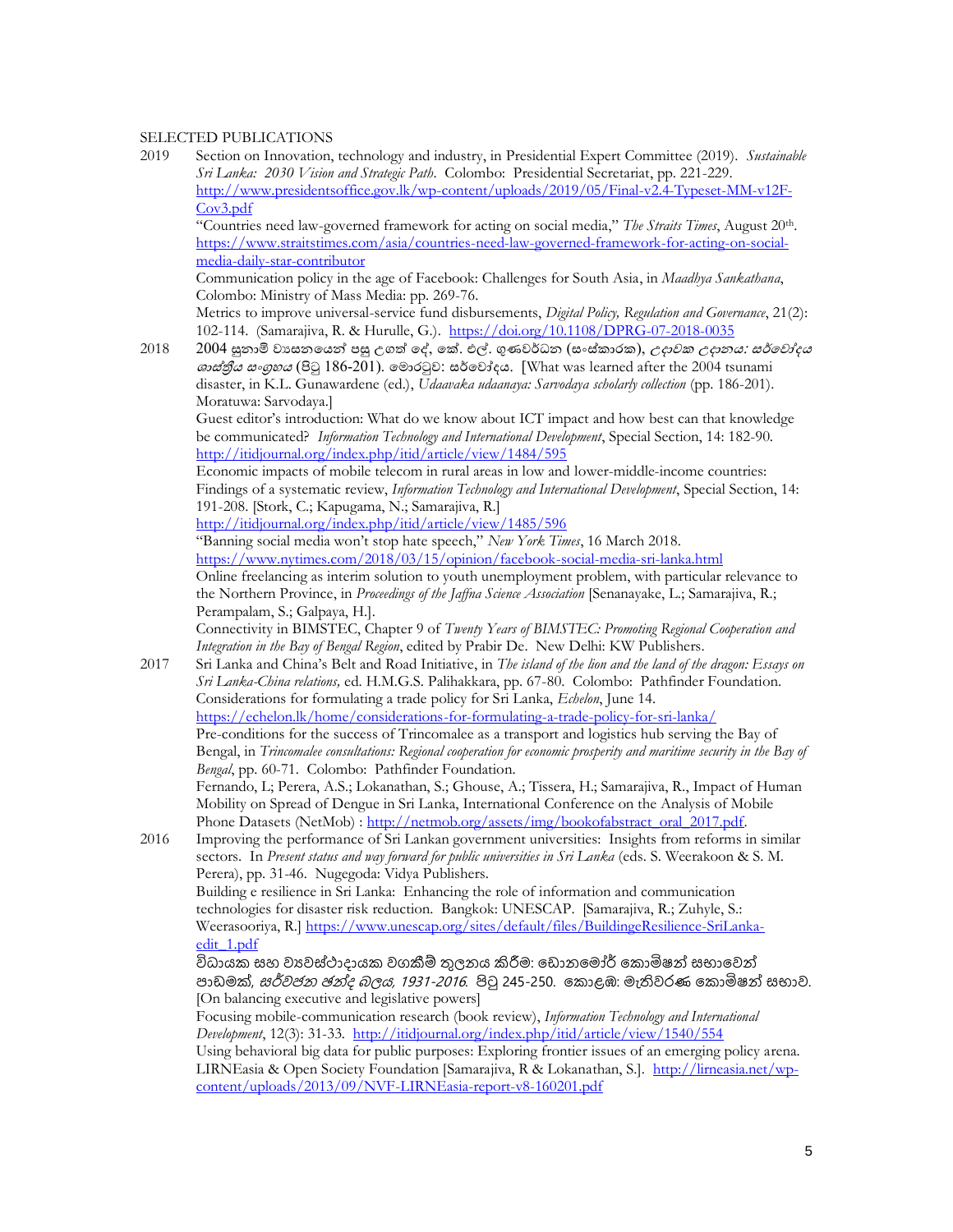The potential of mobile network big data as a tool in Colombo's transportation and urban planning, *Information Technology and International Development*, 12(2): 63-73. (Lokanathan, S.; Kreindler, G.E.; de Silva, N.H.N.; Miyauchi, Y.; Dhananjaya, D.; Samarajiva, R.). <http://itidjournal.org/index.php/itid/article/view/1506>

"Erosion of rule of law ending" in *One nation, great power: First anniversary of assumption of power by the President.* Colombo: Department of Information. Also in Sinhala as "නීතියේ ආධිපතාගේ සෝදාපාළුව," *එකම දැයක්, මහ බලයක්* වෙළුමෙහි.

2015 "'Research to Policy south' and contribution of think tanks: A mechanism to enhance and sustain contributions to policy from think tanks and university faculty," *Status and role of social sciences research in Asia – emerging challenges and policy lessons*, pp. 229-242. New Delhi: Indian Council of Social Science Research.

"Land use classification using call detail records," International Conference on the Analysis of Mobile Phone Dataset, At MIT MEdia Lab, Volume: 5. (Madhawa, K.; Lokanathan, S.; Maldeniya, D.; Samarajiva, R..) DOI: 10.13140/RG.2.1.4057.7121.

"Big data to improve urban planning," *Economic and Political Weekly*, Vol L. No. 22, May 30: 42-48. (Samarajiva, R.; Lokanathan, S.; Madhawa, K.; Kriendler, G., & Maldeniya, D.)

"A new page in India-Sri Lanka relations?" *Diplomatist*, (March).

<http://www.diplomatist.com/dipo201503/article015.html>

ICT4D and Mobile Communication. *The International Encyclopedia of Digital Communication and Society*. 1– 5. (Samarajiva, R. & Kapugama, N.)

<http://onlinelibrary.wiley.com/doi/10.1002/9781118767771.wbiedcs123/full>

2014 Bamar version of **Information lives of the poor: Fighting poverty with technology. Ottawa: IDRC. (Book co-authored by Elder, L.; Samarajiva, R.; Gillwald, A. & Galperin, A.).** The resilience of ICT infrastructures and their role during disasters. *UN ESCAP ICT for Resilient Development Technical Paper 2014/1*. (Samarajiva, R. & Zuhyle, S.) <http://www.unescap.org/sites/default/files/The%20resilience%20of%20ICT%20Infrastructures.pdf> Draft guidelines for third-party use of big data generated by mobile network operators.

<https://lirneasia.net/wp-content/uploads/2014/08/Draft-guidelines-2.2.pdf>

"The potential of "big data" for improving public service delivery," *Information Technology in Developing Countries, IFIP Newsletter,* 24(2).

"From 10 to 80 in five years: Myanmar's telecom challenge," in Fife, Elizabeth, ed. *Myanmar: Telecoms' Last Frontier*. Pacific Telecommunications Council Broadband Reports, No. 2. Honolulu, HI: Pacific Telecommunications Council, pp. 8-11.

### 2013 **Information lives of the poor: Fighting poverty with technology. Ottawa: IDRC. (Book in English, French and Spanish co-authored by Elder, L.; Samarajiva, R.; Gillwald, A. & Galperin, A.)**

e South Asia: A social science fiction, in *South Asia in 2060: Envisioning regional futures*, eds. Najam, A. & Yusuf, M., chapter 26. London: Anthem.

Crying wolf over disasters undermines future warnings, *Scidev* (Samarajiva, R. & Gunawardene, N.) [http://www.scidev.net/global/policy/opinion/crying-wolf-over-disasters-undermines-future](http://www.scidev.net/global/policy/opinion/crying-wolf-over-disasters-undermines-future-warnings-.html)[warnings-.html](http://www.scidev.net/global/policy/opinion/crying-wolf-over-disasters-undermines-future-warnings-.html)

Contribution on ICT sector to *Bhutan: Critical development constraints*. Manila: ADB. <https://www.adb.org/publications/bhutan-critical-development-constraints> Estimating Internet users: An evidence-based alternative in the absence of survey data, *Info*, 15(5): 20-

33 (Gunaratne, R.L. & Samarajiva, R.). [http://ssrn.com/abstract=2145704](http://hq.ssrn.com/GroupProcesses/RedirectClick.cfm?partid=1424510&corid=649&runid=14188&url=http://ssrn.com/abstract=2145704)

2012 Improving municipal service delivery, starting with a call center, *IFIP Newsletter*, 22(3). <http://www.iimahd.ernet.in/egov/ifip/nov2012/samarajiva.htm>

**අපට ගැළපපන ආර්ථික ක්රමපේද [Economic strategies appropriate for us]. Maharagama, Sri Lanka: Ravaya Publishers. Co-author: Amaratunge, C.J.**.

ශී ලංකාවේ පුවත්පත් සහ සඟරා මතවාද සහ සාක්කි සාධක [Opinion and evidence in Sri Lanka's newspapers and magazines], in *ජනමාධා සන්ග්ස්කෘතිය: විවේචනාත්මක* ඇගැයීමක් [Media culture: A critical review], pp. 102-119. Maharagama: Ravaya Publishers. 1.2 trillion dollar GDP, 1.1 billion people: How best can we grow with India? Report for Pathfinder Foundation. Co-author: Priyanvada Herath. [http://pathfinderfoundation.org/32-associates/indo](http://pathfinderfoundation.org/32-associates/indo-sl/92-12-trillion-dollar-gdp-11-billion-people-how-best-can-we-grow-with-india)[sl/92-12-trillion-dollar-gdp-11-billion-people-how-best-can-we-grow-with-india](http://pathfinderfoundation.org/32-associates/indo-sl/92-12-trillion-dollar-gdp-11-billion-people-how-best-can-we-grow-with-india)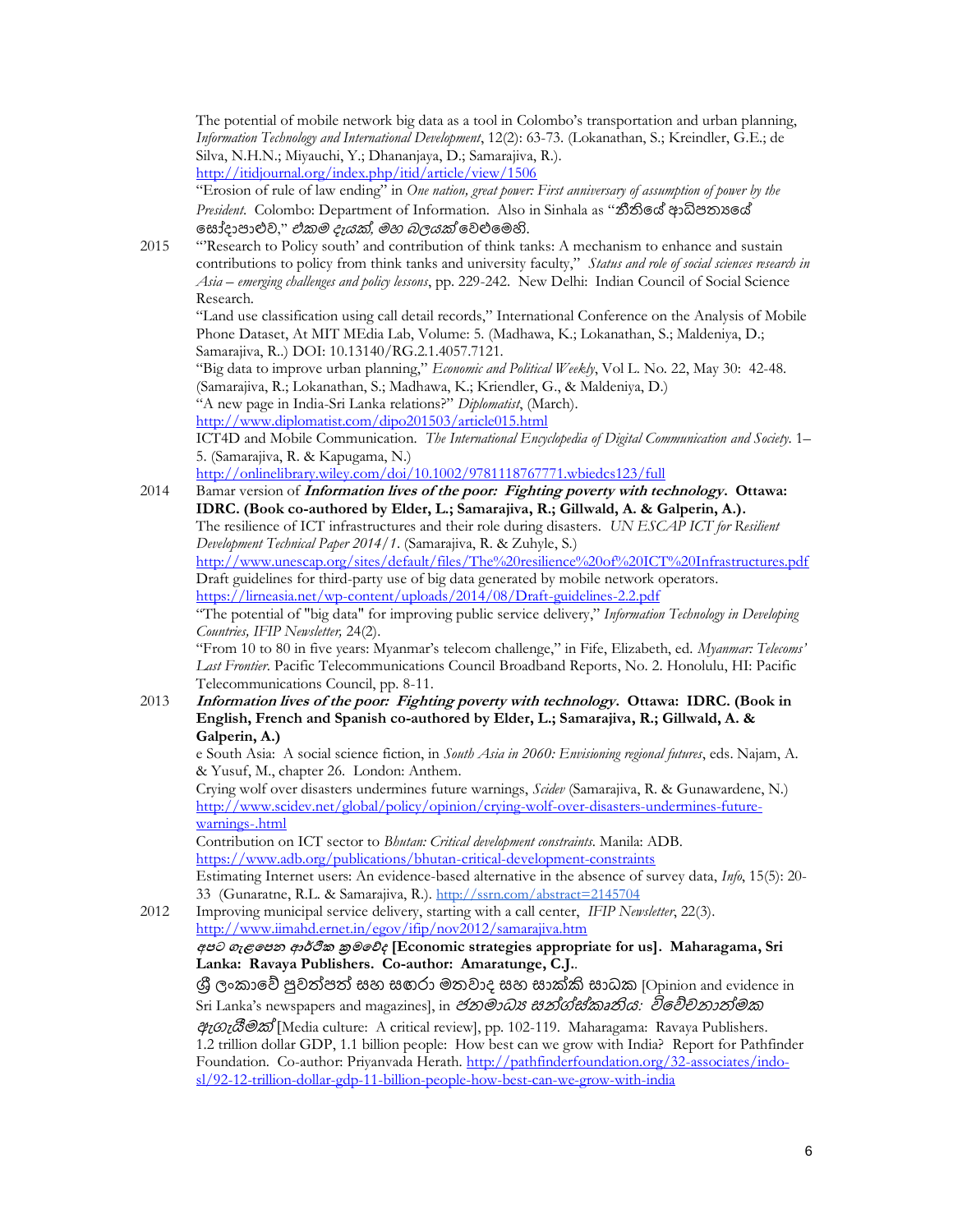| 2011 | Mobile at the Bottom of the Pyramid: Informing policy from the demand-side (guest editor's<br>introduction) (pp. iii-vii) & CellBazaar: Enabling m-commerce in Bangladesh, (Zainudeen, A.;<br>Samarajiva, R.; Sivapragasam, N.) (pp. 61-76), Information Technology and International Development, 7(3),                                                                                   |
|------|--------------------------------------------------------------------------------------------------------------------------------------------------------------------------------------------------------------------------------------------------------------------------------------------------------------------------------------------------------------------------------------------|
|      | special edition. http://itidjournal.org/itid/issue/view/44                                                                                                                                                                                                                                                                                                                                 |
|      | Technologies and freedom, Himal, 3 March,                                                                                                                                                                                                                                                                                                                                                  |
|      | http://old.himalmag.com/component/content/article/4319-technologies-and-freedom.html<br>"Technological challenges" (section 3.2; pp. 42-52) in ITU, The role of ICT in advancing growth in least<br>developed countries: Trends, challenges and opportunities. Geneva: ITU. http://www.itu.int/ITU-<br>D/ldc/turkey/docs/The Role of ICT in Advancing Growth in LDCs Trends Challenges and |
|      | Opportunities.pdf                                                                                                                                                                                                                                                                                                                                                                          |
| 2010 | Leveraging the budget telecom network business model to bring broadband to the people, Information<br>Technology and International Development, 6, special edition: 93-97.<br>http://itidjournal.org/itid/article/view/630/270                                                                                                                                                             |
|      | Enhancing the status of Colombo as a regional container shipping hub, Economic Review, 37(3&4): 10-<br>13.                                                                                                                                                                                                                                                                                 |
|      | Who's got the phone? Gender and the use of the telephone at the bottom of the pyramid, (Zainudeen,<br>A.; Iqbal, T.; Samarajiva, R.), New media and society, 12: 549-66.                                                                                                                                                                                                                   |
| 2009 | http://nms.sagepub.com/cgi/content/abstract/12/4/549<br>How the developing world may participate in the global Internet economy: Innovation driven by                                                                                                                                                                                                                                      |
|      | competition, in ICTs for development: Improving policy coherence, pp. 75-118. Paris: OECD.                                                                                                                                                                                                                                                                                                 |
|      | http://www.oecd.org/dataoecd/39/15/44003919.pdf & http://ssrn.com/abstract=1564529                                                                                                                                                                                                                                                                                                         |
|      | PCs are not the best vehicles for providing IT-delivered services to rural areas, Telecentre Magazine                                                                                                                                                                                                                                                                                      |
|      | (April-June): 30, 32. http://lirneasia.net/wp-content/uploads/2009/08/Telecenter.pdf                                                                                                                                                                                                                                                                                                       |
|      | Banded forbearance: A new approach to price regulation in partially liberalized telecom markets                                                                                                                                                                                                                                                                                            |
|      | (Samarajiva, R.; Iqbal, T.), International Journal of Regulation and Governance, 9(1): 19-40.                                                                                                                                                                                                                                                                                              |
|      | Peace of mind for a tourist paradise, World Disasters Report 2009: Focus on early warning, early action, pp.                                                                                                                                                                                                                                                                               |
|      | 29-30. Geneva: International Federation of Red Cross and Red Crescent Societies                                                                                                                                                                                                                                                                                                            |
|      | Two complementary mobile technologies for disaster warning (Samarajiva, R.; Waidyanatha, N.), Info,<br>$11(2): 58-65.$                                                                                                                                                                                                                                                                     |
| 2008 | Internet presence as knowledge capacity: The case of information and communication technology<br>infrastructure reform (Gamage, S.N.; Samarajiva, R.), Information Technology and International Development,<br>4(3): 89-96. http://itidjournal.org/itid/issue/view/16                                                                                                                     |
|      | ICT infrastructure in emerging Asia: Policy and regulatory roadblocks, New Delhi &                                                                                                                                                                                                                                                                                                         |
|      | Ottawa: Sage & IDRC, including main introduction, section introductions and two co-                                                                                                                                                                                                                                                                                                        |
|      | authored chapters. [Book edited by Samarajiva, R. & Zainudeen, A.].                                                                                                                                                                                                                                                                                                                        |
|      | http://www.idrc.ca/en/ev-117916-201-1-DO TOPIC.html<br>Bridging the digital divide: Building Asia-Pacific capacity for effective reforms (Samarajiva, R.;                                                                                                                                                                                                                                  |
| 2007 | Gamage, S.N.), The Information Society, 23(2), 109-117.                                                                                                                                                                                                                                                                                                                                    |
|      | Regulatory reform and rural roll-out of information and communication technologies (ICTs),                                                                                                                                                                                                                                                                                                 |
|      | UNESCO Encylopedia of Life Support Systems. (Samarajiva, R.: Zainudeen, A.)                                                                                                                                                                                                                                                                                                                |
| 2006 | Comment (Sri Lanka) (Samarajiva, R.; Galpaya, H.), Regional Development Dialogue, Special Issue on Pro-<br>poor e-governance, 27(2): 236-239.                                                                                                                                                                                                                                              |
|      | Preconditions for effective deployment of wireless technologies for development in the Asia-Pacific,                                                                                                                                                                                                                                                                                       |
|      | Information Technology and International Development, 3(2): 57-71.<br>http://itidjournal.org/itid/article/view/224/94                                                                                                                                                                                                                                                                      |
|      | Extending access to services: Policy and regulatory reforms and smart subsidies (Samarajiva, R.;                                                                                                                                                                                                                                                                                           |
|      | Singh, R.), chapter 6 of From envisioning to designing e Sri Lanka: Joining the information services economy,                                                                                                                                                                                                                                                                              |
|      | volume 1, Hanna, N.K Washington DC: The World Bank.                                                                                                                                                                                                                                                                                                                                        |
|      | Concept paper for a dam-related hazard warning system in Sri Lanka, A participatory study on actions                                                                                                                                                                                                                                                                                       |
|      | required to avoid and mitigate dam disasters, version 2.0 (Samarajiva, R.; Goswami, D.; Ennen, R.).<br>http://www.lirneasia.net/2006/01/dam-safety-concept-paper-released/.                                                                                                                                                                                                                |
| 2005 | Mobilizing information and communications technologies for effective disaster warning: Lessons                                                                                                                                                                                                                                                                                             |
|      | from the 2004 tsunami, New Media and Society (7(6); 731-47: $\frac{http://ssrn.com/abstract=1559744}{http://ssrn.com/abstract=1559744}$ &                                                                                                                                                                                                                                                  |
|      | http://unpan1.un.org/intradoc/groups/public/documents/A                                                                                                                                                                                                                                                                                                                                    |
|      | PCITY/UNPAN022464.pdf.                                                                                                                                                                                                                                                                                                                                                                     |
|      | Regulation and investment: Sri Lanka case study (Samarajiva, R.; Dokeniya, A. with Fernando, S.;                                                                                                                                                                                                                                                                                           |

Manikkalingam, S.; Sanderatne, A.), in *Stimulating investment in network development: , Roles for regulators*,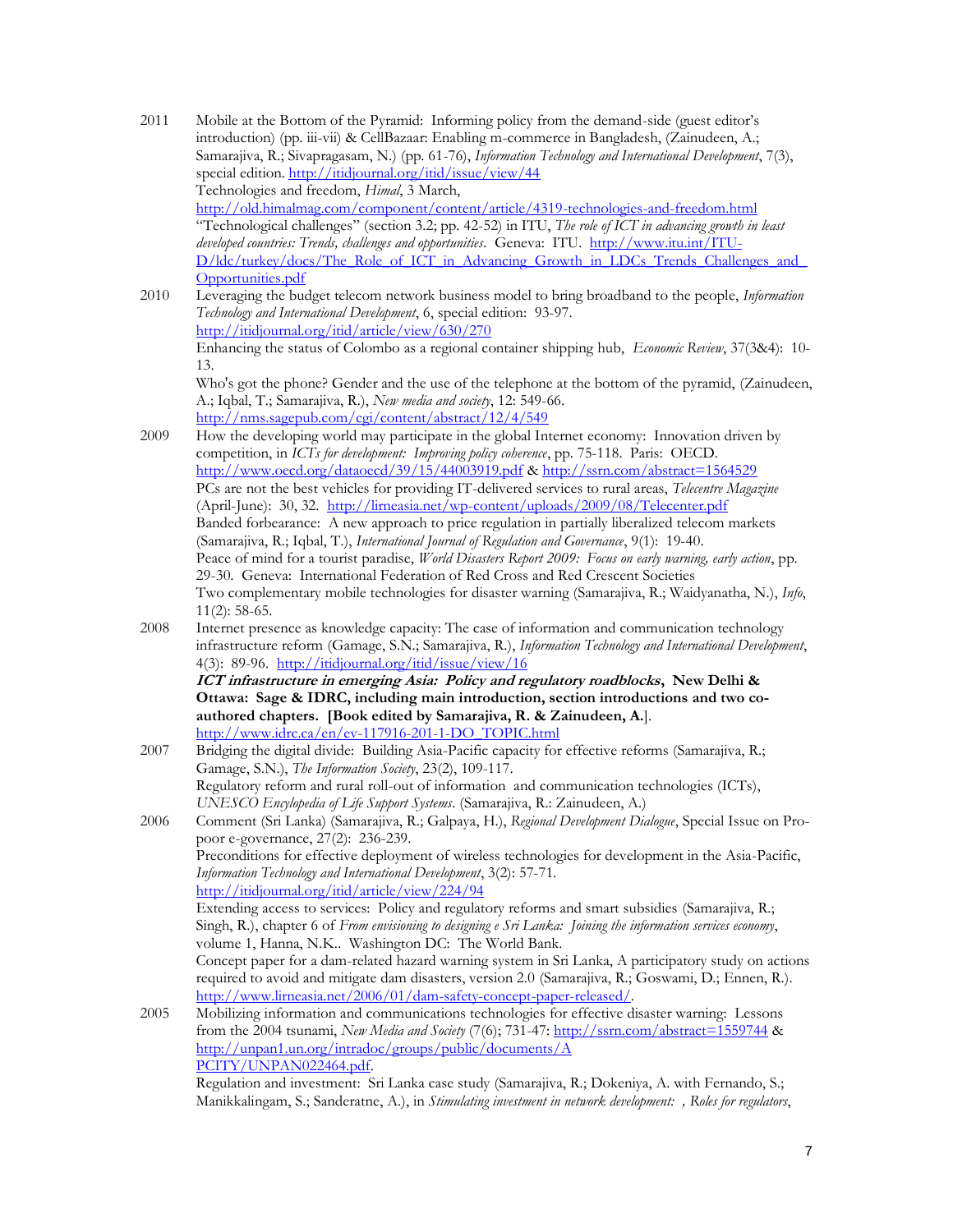eds. Mahan, A.K.; Melody, W.H., pp. 141-76. Monte Video: World Dialogue on Regulation. <http://www.regulateonline.org/content/view/435/31/>

e-Government as part of Sri Lanka's overall development strategy (Samarajiva, R.; Zainudeen, A.), *e Gov*, May-June, 9-12.

National Early Warning System: Sri Lanka (NEWS:SL) , a participatory concept paper for the design of an effective all-hazard public warning system, version 2.1 (Samarajiva, R.; Knight-John, M.; Anderson, P.; Zainudeen, A.),<http://www.lirneasia.net/2005/03/national-early-warning-system/> , 17 March. [http://ssrn.com/abstract=1554782](http://hq.ssrn.com/GroupProcesses/RedirectClick.cfm?partid=1424510&corid=649&runid=14188&url=http://ssrn.com/abstract=1554782)

- 2004 Getting from dysfunctional government to e(ffective) government: Mapping a path in Sri Lanka, *International Journal of Regulation & Governance*, 4(2): 171-85. [https://www.academia.edu/2886934/Getting\\_from\\_dysfunctional\\_government\\_to\\_e\\_ffective\\_gover](https://www.academia.edu/2886934/Getting_from_dysfunctional_government_to_e_ffective_government_mapping_a_path_in_Sri_Lanka_) nment mapping a path in Sri Lanka Key questions on ICT policies and e-strategies, in *ICT policies and e-strategies in the Asia-Pacific: A critical assessment of the way forward*, eds. Sayo, P.; Chacko, J.G.; Pradhan, G., pp. 39-45. New Delhi: Elsevier. Sri Lanka's telecom reforms of 2002-03, *SAFIR Newsletter*, issue 17, pp. 5-9.
- 2003 Regulatory design for disaster preparedness and recovery by infrastructure providers: South Asian experience (Srivastava, L.; Samarajiva, R.), in *Critical infrastructures: State of the art in research and application*, eds. Thissen, W.A.H.; Herder, P.M., pp. 103-120. Boston: Kluwer Academic Publishers. <http://unpan1.un.org/intradoc/groups/public/documents/APCITY/UNPAN022463.pdf> Designing next generation telecom regulation: ICT convergence or multisector utility? (Henten, A.; Samarajiva, R.; Melody, W.H.), *Info*, 5(1): 26-33.
- 2002 Alternative regulatory practices and alternative dispute resolution & Analytical case studies of select judicial intervention: The Sri Lanka experience, in *Legal aspects of regulation in South Asia*, eds. Sarkar, S.K.; Sharma, V., pp. 36-45 and 130-138. New Delhi: TERI.

The next step for telecom regulation: ICT convergence regulation or multisector utilities regulation? (Henten, A.; Samarajiva, R.; Melody, W.H.), *South African Journal of Information & Communication*, 3: 101-16.

Utility regulation and competition policy in Sri Lanka: Prospects for change, chapter 1 of *Competition policy and utility regulation: The Sri Lankan experience*, ed. Knight-John, M., pp. 1-25. Colombo: Law & Society Trust.

Rationales for convergence and multi-sector regulation, *Communications & Strategies*, vol. 46, 2<sup>nd</sup> Quarter, pp. 131-159. (Samarajiva, R.; Henten, A.)

Science and technology inputs for information and communication technology development in Sri Lanka, *Proceedings of the biennial conference on science and technology*, NASTEC (Gamage, S.N.; Samarajiva, R.A.)

**Networking knowledge for information societies: Institutions and intervention. Delft: Delft University Press[. http://www.lirne.net/resources/netknowledge/index.htm](http://www.lirne.net/resources/netknowledge/index.htm) [Book co-edited by Mansell, R.E.; Samarajiva, R; Mahan, A.K.]**

Why regulate?, chapter 2 of *Effective regulation: Trends in Telecommunication Reform 2002*. Geneva: International Telecommunication Union.

- 2001 Disaster preparedness and recovery: A priority for telecom regulatory agencies in liberalized environments. *International Journal of Regulation and Governance*, 1(2): 1-16; also in *Proceedings of the Policy and Development Summit, ITU Telecom Africa 2001*. Johannesburg, December 2001. [http://www.itu.int/TELECOM/aft2001/cfp/auth/4858/pap\\_4858.pdf](http://www.itu.int/TELECOM/aft2001/cfp/auth/4858/pap_4858.pdf) Establishing effective regulation: South Asia's challenges. In *Regulation of infrastructure services: Progress and the way forward*, eds. S. K. Sarkar & K. Deb, pp. 45-58. New Delhi: TERI. The regulatory environment for fixed-mobile interconnection (R. Samarajiva, L. Srivastava & T. Kelly), *Communications and Strategies*, volume 42 (2nd Quarter): 23-50 [http://www.idate.fr/an/publi/revu/num/n42/rlt\\_a.html](http://www.idate.fr/an/publi/revu/num/n42/rlt_a.html) Regulating in an imperfect world: Building independence through legitimacy. *Info*, 3(5), 363-68. A privacy divide? *The Courier UNESCO*, March: 17 (also in French, Spanish and 24 other languages). Reprinted in *Computers in society*, 9th edition, ed. K. Schnellenberg. Guilford CT: McGraw Hill Dushkin. [http://www.unesco.org/courier/2001\\_03/uk/index.htm](http://www.unesco.org/courier/2001_03/uk/index.htm) Sri Lanka's telecom revolution. *OECD Observer* (February 1). <http://www.oecdobserver.org/news/fullstory.php/aid/487.html>
- 2000 The role of competition in institutional reform of telecommunications: Lessons from Sri Lanka, *Telecommunications Policy*, 24(8/9): 699-717. <http://www.comunica.org/samarajiva.html>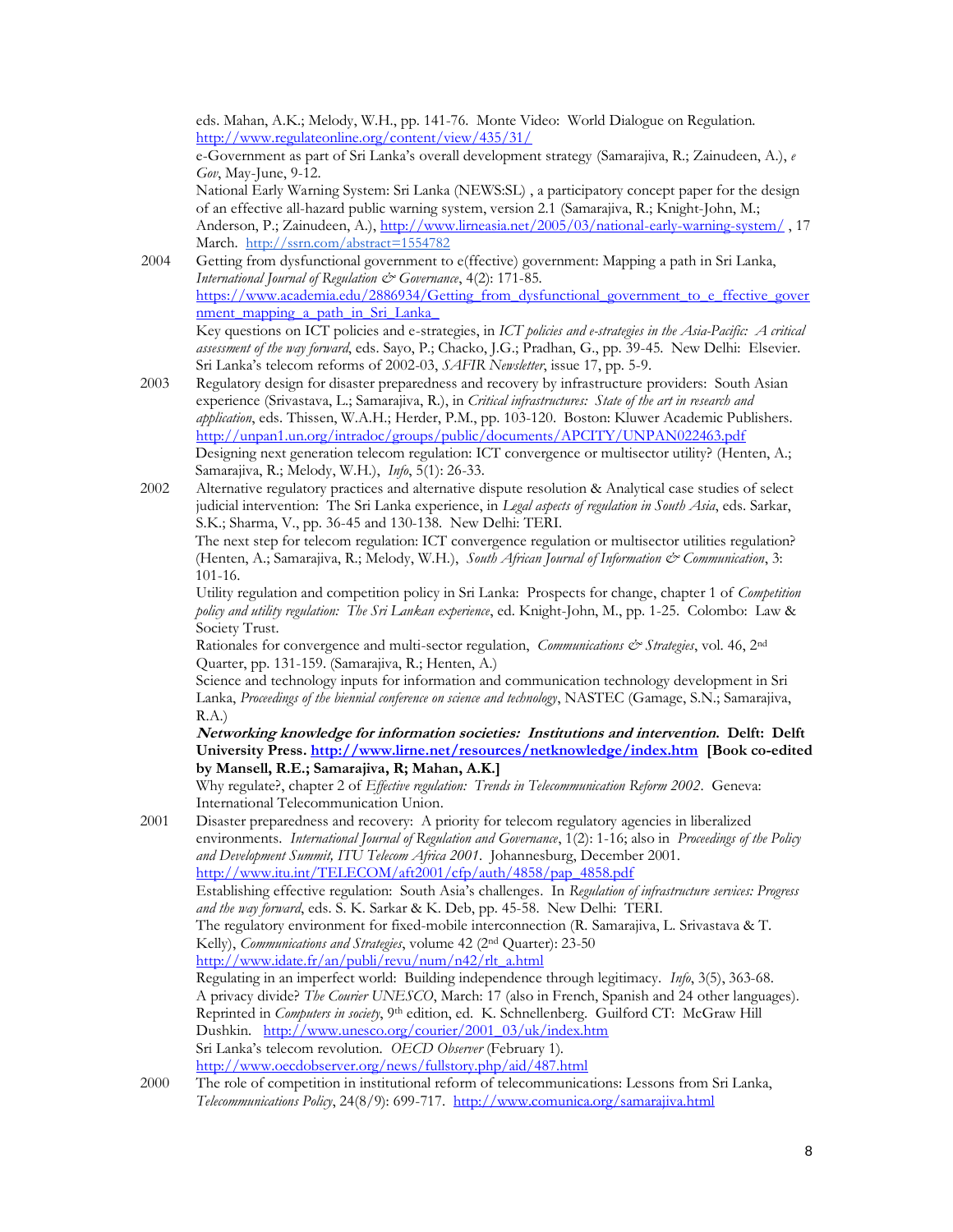| 1999                    | Establishing the legitimacy of new regulatory agencies, Telecommunications Policy, 24: 183-187.<br>Net access for village peoples, Total Telecom, 1 November (with Vineeta Shetty).<br>Editorial (N. Jankowski, S. Jones, R. Samarajiva & R. Silverstone), New Media & Society, 1(1), Apr. 6-9.                                                                           |  |
|-------------------------|---------------------------------------------------------------------------------------------------------------------------------------------------------------------------------------------------------------------------------------------------------------------------------------------------------------------------------------------------------------------------|--|
| 1997                    | Institutional reform of Sri Lankan telecommunications: The introduction of competition and<br>regulation, in Telecommunication systems in Western Asia and the Middle East, ed. E. Noam, pp. 38-61. New<br>York: Oxford University Press.                                                                                                                                 |  |
|                         | Interactivity as though privacy mattered, in Technology and privacy: The new landscape, eds. P. E. Agre &<br>M. Rotenberg, pp. 277-309. Cambridge MA: MIT Press.                                                                                                                                                                                                          |  |
|                         | Telecommunication regulation in the information age, in Telecom reform: Principles, policies and regulatory<br>practices, ed. W. H. Melody, pp. 421-39. Lyngby, Denmark: Den Private Ingeniorfond.                                                                                                                                                                        |  |
|                         | Telecommunication networks as social space: Implications for research and policy and an exemplar<br>(R. Samarajiva & P. Shields), Media, Culture & Society, 19(4): 535-55.                                                                                                                                                                                                |  |
|                         | Regulation of on-line content in the new trade environment: NAFTA and communication policy (P.<br>D. Hadley & R. Samarajiva), The Communication Review, 2(2): 207-33.                                                                                                                                                                                                     |  |
|                         | Privatization, Market Liberalization and Regulatory Reform in the Mexican Telecommunication<br>System (L. Perez Chavolla & R. Samarajiva), in Privatization and Competition in Telecommunications:<br>International Developments, ed. D.J. Ryan. Westport CT: Greenwood.                                                                                                  |  |
| 1996                    | Consumer protection in the decentralized network, in Private networks, public objectives, eds. E. Noam &<br>A. Nîshúilleabháin, pp. 287-306. Amsterdam: Elsevier.                                                                                                                                                                                                         |  |
|                         | Surveillance by design: Public networks and the control of consumption, in <i>Communication by Design</i> :<br>The Politics of Information and Communication Technologies, eds. R. Mansell & R. Silverstone, pp. 129-156<br>Oxford: Oxford University Press.                                                                                                              |  |
| 1995                    | Changing discourses in U.S. international information-communication policy: From free flow to<br>competitive advantage? Gazette, 54(2): 121-143 (Hollifield, A.; Samarajiva, R.)                                                                                                                                                                                          |  |
| 1994                    | Privacy in electronic public space, Canadian Journal of Communication, 19(1): 87-99. https://www.cjc-<br>online.ca/index.php/journal/article/view/796/702                                                                                                                                                                                                                 |  |
| 1993                    | The customer web: Transaction generated information and telecommunication (R. Mukherjee & R.<br>Samarajiva), Media Information Australia, 67: 51-61.                                                                                                                                                                                                                      |  |
|                         | Down dependency road? The Canada-US free trade agreement and Canada's copyright amendments<br>of 1988, in J. Wasko and V. Mosco eds., Illuminating the blindspots: Essays honoring Dallas W. Smythe.<br>Norwood NJ: Ablex, pp. 152-180.                                                                                                                                   |  |
|                         | Regional Telephone Holding Companies: Structures, Affiliate Transactions, and Regulatory Options, NRRI 93-05<br>(Rosenberg, E. A, Borrows, J.D., Hunt, C.E, and Samarajiva, R.). Columbus OH: National                                                                                                                                                                    |  |
| 1992                    | Regulatory Research Institute.<br>Emergent institutions of the "intelligent network": Toward a theoretical understanding (R. Samarajiva<br>& P. Shields), Media, Culture and Society, 14(3): 397-419.                                                                                                                                                                     |  |
|                         | Customer information: Privacy and competitive implications, NRRI 92-11 (R. Burns, R. Samarajiva, & R.<br>Mukherjee). Columbus OH: National Regulatory Research Institute.                                                                                                                                                                                                 |  |
| 1991                    | Regulation of 976 services and dial-a-porn: Implications for the intelligent network (R. Samarajiva &<br>R. Mukherjee), Telecommunications Policy, 15(2): 151-64.                                                                                                                                                                                                         |  |
| 1990                    | Value issues in telecommunication resource allocation in the third world (R. Samarajiva & P. Shields),<br>in Telecommunications, values and the public interest, ed. S. B. Lundstedt, pp. 227-53. Norwood NJ: Ablex.<br>Integration, telecommunication, and development: Power in the paradigms (R. Samarajiva & P.<br>Shields), Journal of Communication, 40(3): 84-105. |  |
|                         | <b>CURRENT EDITORIAL BOARDS</b>                                                                                                                                                                                                                                                                                                                                           |  |
| п                       | Nordic and Baltic Journal of Information and Communication Technologies, 2007-<br>Telecommunications Policy, 2001-                                                                                                                                                                                                                                                        |  |
| п<br>٠                  | Communication Review, 2000 -<br>New Media and Society, 1997- (as founding co-editor)                                                                                                                                                                                                                                                                                      |  |
| $C$ UINI $C$ a TD AINID |                                                                                                                                                                                                                                                                                                                                                                           |  |

# SELECTED TEACHING & TRAINING

- Customized discussion on theory and practice of regulation to all five members of the Public Utility Commission of Sri Lanka, 7 September 2019.
- Director & instructor, sx courses on "How to engage in broadband policy and regulatory processes," supported by Ford Foundation, Bangalore, India, 5-8 April 2013, in Sohna, India, 7-10 March 2014, in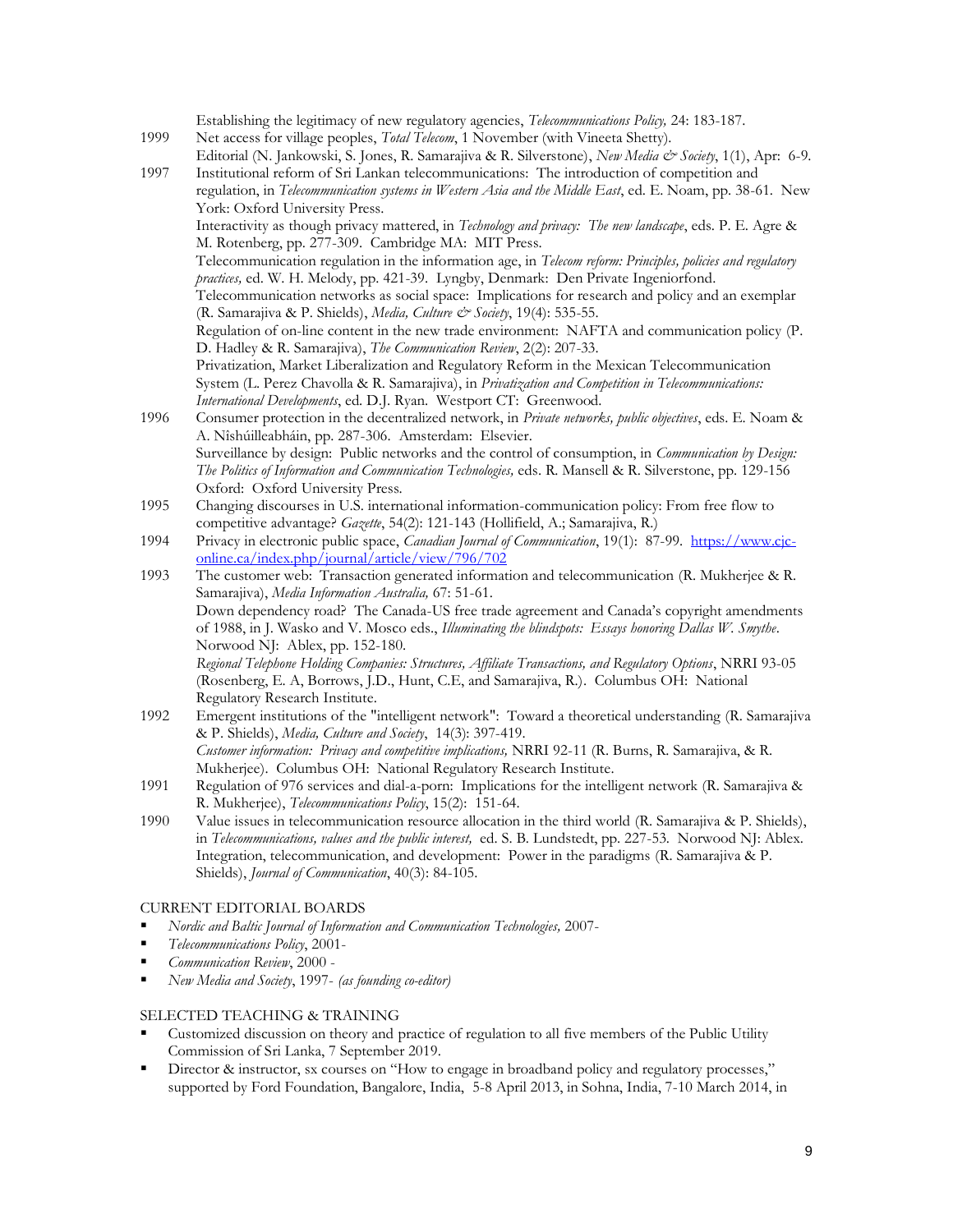Nagarkot, Nepal, 28-31 March 2015, in Marawila, Sri Lanka, 25-28 September 2015, in Dhulikhel, Nepal, 14-17 July 2017, and in Pokhara, Nepal, 16-19 February 2019.

- Instructor, Tutorials for young scholars on ICT policy and regulation-relevant research, CPRsouth conference in Taipei, August 2015; in Zanzibar, September 2016; in Yangon, August 2017; in Maputo, September 2018.
- Introduction to regulation, Awareness Workshop for Staff, National Water Supply and Drainage Board, Ratmalana, Sri Lanka, 12 June 2018.
- Instructor, Workshop on ICT accessibility for persons with disability, Yangon, 12-13 December 2017; Kathmandu, 17-18 March 2018.
- Director & instructor, "A course on regulatory design and practice: Sharing international experience with Myanmar," Nay Pyi Taw, 4-6 September 2017.
- Co-director & instructor, two courses on "How to engage in broadband policy and regulatory processes," supported by Ford Foundation, at IIT Delhi, India, 19-22 August 2016 & 16-19 December 2016.
- Director and instructor, awareness program on e government for Yangon Region Legislature, Yangon, 22- 23 June 2016.
- Director & instructor, Course on "Research relevant to broadband policy and regulatory processes," supported by Ford Foundation, New Delhi, 19-22 August 2014.
- Director and instructor, awareness program on ICTs for Myanmar Parliamentarians, Yangon, 26-27 July 2014.
- **EXECUTE:** Director and instructor, five-day course on electricity regulation for Public Utility Commission of Sri Lanka, Colombo, 20-24 May 2014.
- **•** Designer and instructor, two-day module on taking research to policy within UGC refresher course for university faculty on media and governance, Jamia Millia Islamia, New Delhi, 27-28 January 2014.
- **•** Designer and instructor, five-day program on telecom and Internet regulatory issues for Myanmar civilsociety and government personnel, Taungoo, Myanmar, 28 September-2 October, 2013.
- **EXECUTE:** Designer & instructor, one-day program on regulation for Myanmar government officials, Nay Pyi Taw, 20 August 2013.
- Workshop on broadband policy and regulatory issues for developing countries, Singapore, 3 July 2013.
- Units on mobile number portability and policy formulation at PiRRC training course, Suva, Fiji, 19 June 2013.
- Units on international gateway regulation and Pacific indicators at PiRRC training course, Apia, Samoa, 25- 26 April 2013.
- Co-director, 12<sup>th</sup> SAFIR core course (three days), Tulhiriya, Sri Lanka, 5-8 March 2013.
- Presentations on alternative dispute resolution, competition, regulatory legitimacy, telecom liberalizations in the USA, UK, Mexico, South Africa and Sri Lanka, design of regulatory agencies and regimes, price regulation, interconnection, user studies, universal access, and consumer relations at core training programs of South Asian Forum on Infrastructure Regulation, Tulhiriya, Sri Lanka, March 5-8, 2013; Hyderabad, India, March 1, 2012; Kandy, Sri Lanka, April 1-8, 2007; Agra, India, Oct 22-30, 2005; Bhurban, Pakistan, October 3-11, 2004; Marawila, Sri Lanka, August 3-11, 2003; Goa, India, September 14-25, 2002; Agra, India, October 7-19, 2001; Dambulla, Sri Lanka, December 4-15, 2000; Agra, India February 7-18, 2000.
- Instructor, units on use of comparative indicators in regulation, alternative dispute resolution and alternative regulatory practices, and broadband for small countries, Pacific ICT Regulatory Resource Center at University of the South Pacific, Suva, Fiji, 10-11 November 2011.
- Instructor, Tutorials for young scholars on ICT policy and regulation-relevant research, CPRafrica conferences in Cape Town (April 2010), Nairobi (April 2011) and Port Louis (September 2012).
- **Example 1** Director of two-day training program on "Communication for influence on policy and practice," for members of DREAM-IT project, Ulaan Baator, Mongolia, 16-17 October 2009.
- **•** Presenter at LIRNE.NET course on regulation at the Graduate School of Business, University of Cape Town, 14-17 April 2009 and 12-16 April 2010.
- Presentation on the design of an effective regulatory agency to four of seven members of Electricity Regulatory Commission of Thailand, Bangkok, March 1, 2008.
- Director and presenter at LIRNE.NET courses on regulation at Singapore, June 2008, February-March 2007, September 2005.
- Director and module coordinator (Regulatory Effectiveness and Telecommunications), 8<sup>th</sup> SAFIR core course (eight days), Kandy, Sri Lanka, April 1-8, 2007.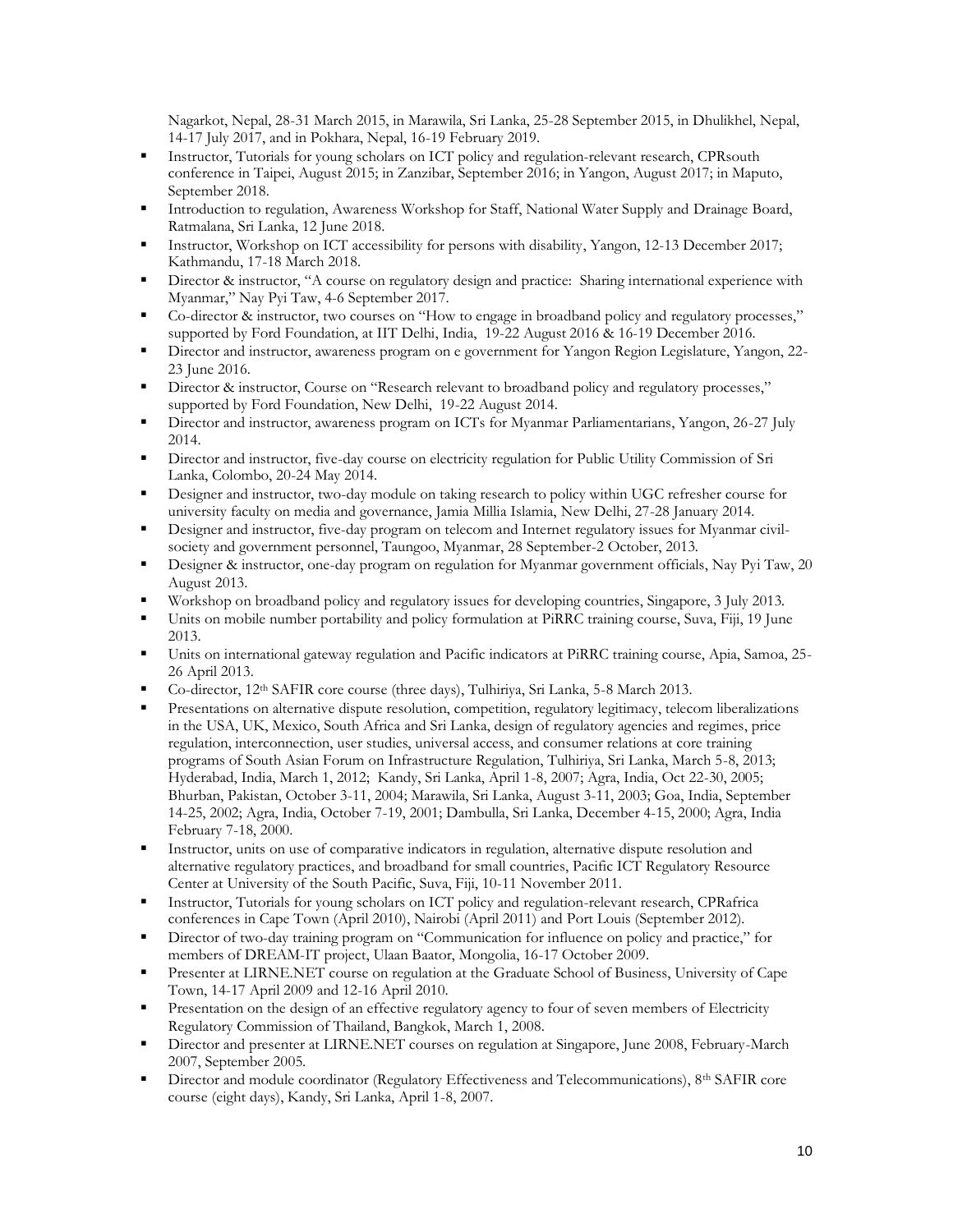- **EXECUTE:** Director and instructor, Tutorials for young scholars on ICT policy and regulation-relevant research, CPRsouth conferences in Manila (January 2007); Chennai (December 2007); Beijing (December 2008); Negombo (December 2009); Singapore (July 2010); Xi'an (December 2010), Bangkok (December 2011), Mysore (September 2013).
- Designer and instructor, *info*Dev-Pacific Islands Forum Capacity Building Workshop for ICT/Telecom Regulators and Policymakers in the Pacific, Nadi, Fiji, October 2-3, 2006.
- Module instructor, Functions and design of infrastructures, Executive MBA course, University of Moratuwa, January-March 2006.
- Presentations on independent regulation and universal access to seminar for Central Asian policy makers and regulators organized by the European Bank for Reconstruction and Development, Fujisawa and Tokyo, Japan, August 24-28, 2004.
- **•** Presenter at Regulatel regulatory training course offered by LIRNE.NET in Antigua, Guatemala, September 8-12, 2003.
- Co-director and presenter at five-day LIRNE.NET course on regulation at St. George's, Grenada, February 25-March 1, 2002.
- Director and presenter at three-day course on infrastructure regulation for the Bhutan Telecommunications Authority, Thimphu, Bhutan, December 19-21, 2001.
- Co-director and presenter at five-day LIRNE.NET course on regulation at Aloe Ridge, South Africa, November 5-11, 2001.
- Co-director and presenter at six-day LIRNE.NET course on regulation at Rabat, Morocco, September 9- 16, 2001.
- Director and sole presenter at course of Alternative Dispute Resolution in Telecom Regulation, LINK Centre, University of the Witwatersrand, Johannesburg, August 30-31, 2001.
- Co-director and presenter at five-day LIRNE.NET course on regulation and a two-day tutorial at Hilleroed, Denmark, March 9-16, 2001.
- Presentations on regulatory strategy, South Asian Forum on Infrastructure Regulation (SAFIR) Workshop, Dhaka, Bangladesh, September 12-13, 2000.
- Presentations on competition and establishment of regulatory agencies, International Training Program on Utility Regulation and Strategy, Gainsville FL, June 2000 & January 2001.
- Internal regulatory training, World Bank, Washington DC, March 30, 2000.
- Over 15 years of graduate and undergraduate teaching experience at the Ohio State University, the University of Pennsylvania, the Delft University of Technology, and the University of Moratuwa on policy, economics, regulation, and communication.

# SELECTED RECENT PRESENTATIONS, WORKSHOPS AND INTERVIEWS

- Panelist, "AI governance for Sustainable Development," Tsinghua University International AI Cooperation and Governance Forum 2020, 18 December 2020.
- "Risk communication in a pandemic: Preliminary findings from the Asia Pacific," talk at webinar on SDG Sensitive Risk Communication & Community Engagement Response to COVID – 19, Tezpur University (Assam, India), 17 December 2020. (& Ramathi Bandaranayake).
- Panelist, "Media and disaster risk communication," Virtual International Symposium on Multi-Hazard Early Warning and Disaster Risk Reduction, 16 December 2020.
- Discussant, "IT sector and the Northern Province," Jaffna Managers' Forum webinar, 29 November 2020.
- Panelist, "A new Constitution appropriate for the country," (7 November 2020) & "Why a Constitution?" (29 November 2020), "Independent Commissions" (13 December 2020), National Movement for Social Justice Kathikava webinar series.
- Panelist, "Deepening India Sri Lanka Ties in the New World Order," RIS and Pathfinder Foundation, webinar, 29 October 2020.
- Panelist, "Realizing value in countries at varying degrees of readiness," fourth session of the UNCTAD Intergovernmental Group of Experts on E-commerce and the Digital Economy (IGE), Geneva, 14-15 October 2020.
- Panelist, "Data intelligence in COVID-19 response," Dhaka Forum, webinar, 9 August 2020.
- Invitee, ITU COVID-19 economic experts' roundtable, 26 June 2020.
- Panelist, Digital citizenship in the new normal, Sarvodaya Fusion, 25 June 2020.
- "Skills needed in the 'new normal,'" Sri Lanka Technological Campus, 15 June 2020.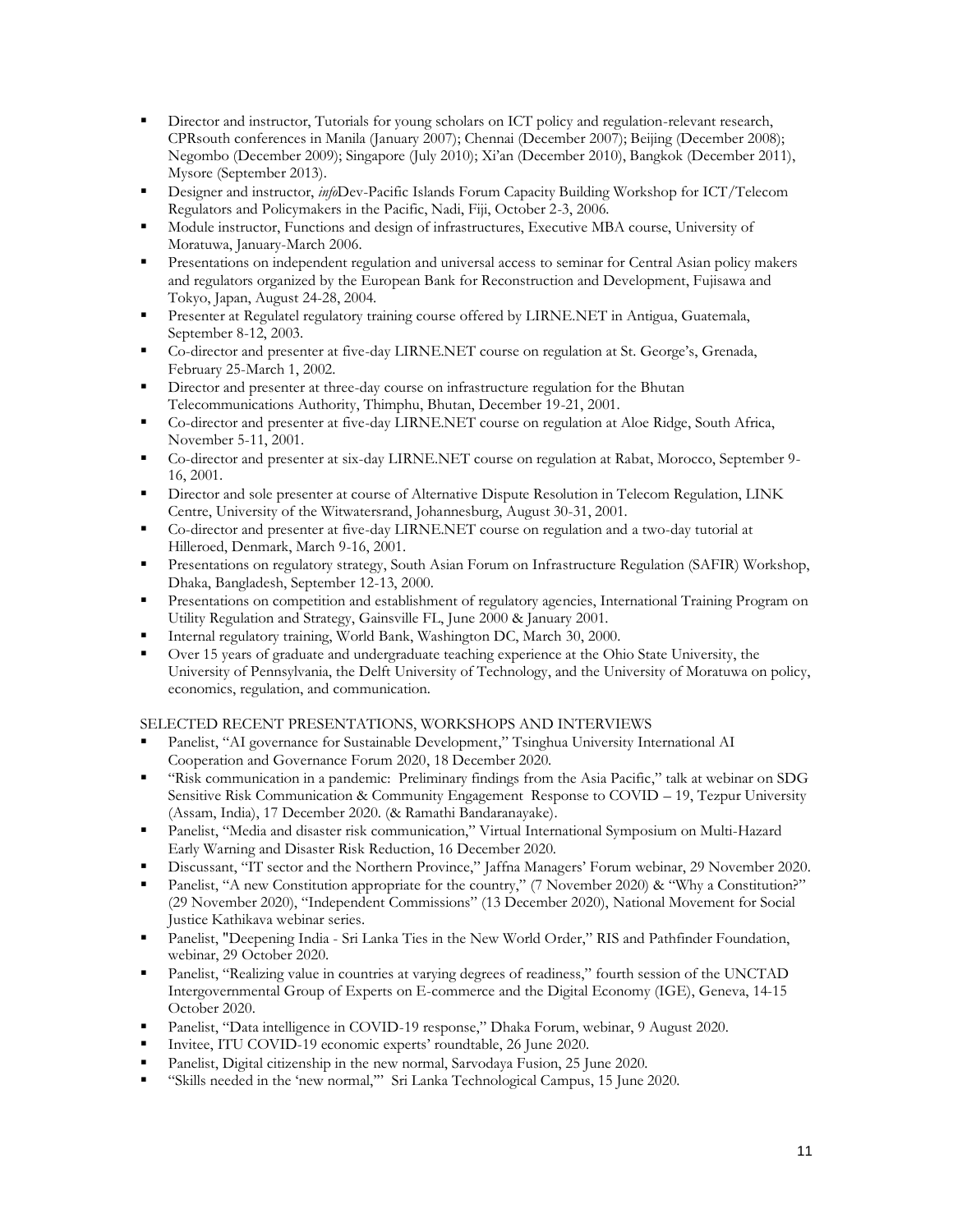- Panelist, "Sri Lanka's economic policies post-COVID-19: Inward vs outward policies," Advocata Institute, 23 May 2020.
- "Technology-based society elements in National Policy Framework Vistas of Prosperity & Splendour," Marga Institute, Colombo, 20 February 2020.
- "Consumerism and citizenship in digital society: Regulation of digital space," Neelan Tiruchelvam Trust, Colombo, 14 February 2020.
- Panelist, "Sambandh: Reconnecting India and the region," Brookings India, New Delhi, 6 February 2020.
- Panelist, "Phone recordings: Legal and ethical implications," Centre for Journalism and Education, Colombo, 22 January 2020.
- **•** Presentation on "Agency and autonomy: Reflecting on the beginnings of the communication and development field," 1 st Shillong International Communication Conference, EFL University, Shillong Campus, India, 13 December 2019.
- "Social innovation with impact," keynote at Conference on "From Innovation to Impact," Sri Lanka Association for the Advancement of Science & Sri Lanka Inventors' Commission, Colombo, 22 November 2019.
- Invited discussant, "Developing robust cyber security mechanisms in the 21<sup>st</sup> Century," Lakshman Kadiragamar Institute, Colombo, 14 October 2019.
- Panel member, "Policy dialogue on the importance of an efficient energy sector for economic & investment growth" Colombo, 26 September 2019.
- Moderator of panels on "A resilient economy," Sri Lanka Economic Summit, Colombo, 18 September 2019; "Energizing the bureaucracy," Sri Lanka Economic Summit, Colombo, 14 September 2018.
- "Hate speech," presentation at 1<sup>st</sup> Asia Democracy Research Network regional symposium, Colombo, 16 September 2019.
- **•** Presentation on "Challenges of data-informed governance in Sri Lanka," at National conference on public sector in the digital era, Royal School of Administration, Phnom Penh, 4 March 2019.
- "Freedom at risk," dinner talk, and "Why are we afraid of opening up?" public lecture, at Asia Liberty Forum, Colombo, 28 February 2019.
- "Boards in the digital age," Sri Lanka Institute of Directors, Colombo, 30 January 2019.
- **•** Presentation on "Data-Driven Governance in Sri Lanka" at inaugural plenary of Workshop on Data Driven Governance, APCICT, Incheon, South Korea, 5-7 December 2018.
- Presentation on "ICT acess and use by persons with disabilities in Nepal," and on "Use of e commerce in Nepal," Nepal IGF 2018, Kathmandu, 2-3 November 2018.
- "Countries of a feather: Analyzing homophily and connectivity between nations using Facebook data," paper presented at TPRC 46, Arlington VA, September 21-22, 2018 [Wijeratne, Y.; Lokanathan, S.; Samarajiva, R.]
- Invited participant, Global Summit on Grand Challenges for Tech Policy, University of Washington, Seattle USA, August 6-8, 2018; and August 2-4, 2016.
- "Use of data analytics in transport," presentation as Chief Guest at Research for Transport and Logistics Industry 2018 conference, Battaramulla, Sri Lanka, 7 July 2018.
- "Transforming Public Services and Improving Public Sector Productivity: Role of ICTs," International Forum on Public Sector Productivity, Colombo, 2 July 2018.
- "IT sector contribution for Northern Province," Jaffna Managers' Forum, Nallur, 27 June 2018.
- "Managing misinformation and disinformation," Symposium on Media and Democracy: Misinformation, fake news and its impact on National Security, Institute of National Security Studies Sri Lanka, Colombo, 14 June 2018.
- Invited participant, Future State leadership workshop, UN Foundation, Washington DC, 22-24 May 2018.
- "Challenges of digital-age politics," Festival of Our Future 25th Anniversary Celebratory Event of Bates Strategic Alliance, Colombo, 5 April 2018.
- "Importance of environmental and disaster data," UNDP and Minstry of Disaster Management, Colombo, 19 February 2018.
- "Interrogating community and connectedness using Facebook and mobile network big data," Ashoka University, Rai, Haryana, India, 13 February 2018. [with Yudhanjaya Wijeratne]
- Workshop on future value of data, Future Agenda & Carnegie India, Bengaluru, 10 January 2018.
- "Using technology for governance," panel at Global Technology Summit, Bengaluru, 7-8 December 2017.
- "Confluence (or lack thereof) of data analytics and law," SAARC Law Conference 2017, Colombo, 28 October 2017.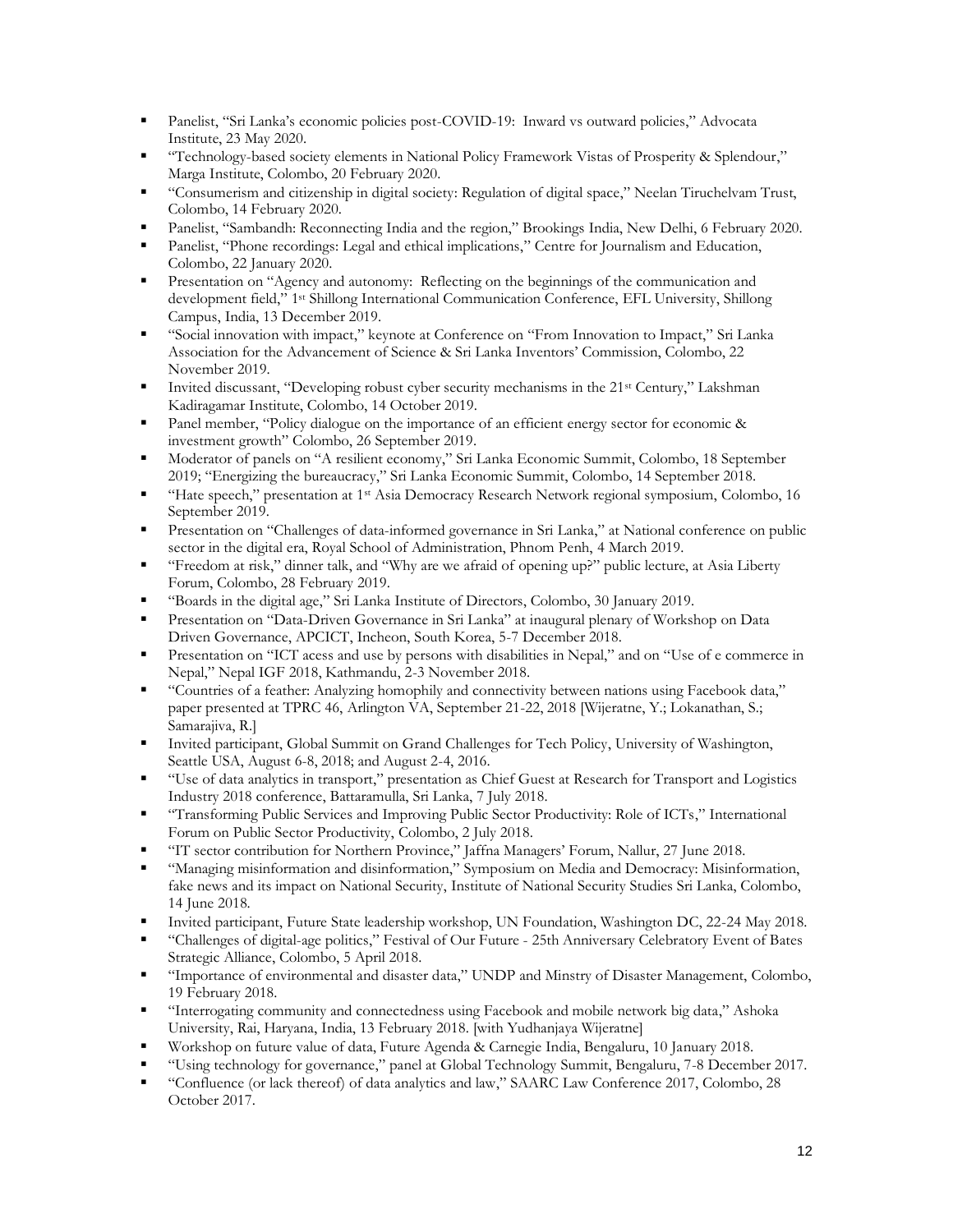- "Contributions from the service sector to the revival of the Northern Province economy," in Tamil in *Sunday Thinakkural,* 15 October 2017; in English in *Financial Times*, 19 October 2017 [with Perampalam Suthaharan & Mithula Guganesan]
- "Economic freedom and us," public lecture in Sinhala for Advocata Institute, Colombo, 13 October 2017.
- "SDGs amenable to measurement using big data: Examples and challenges," 2017 International Conference on Sustainable Development Goals Statistics, Manila, 4-6 October 2017.
- "Opportunities and challenges in global value chains," Marketing Alumni Association, Colombo, 29 September 2017.
- "Elements of effective broadband policy, based on regional experience," presentation at Sri Lanka Broadband Summit, Colombo, 12 September 2017.
- "Measuring disbursement efficacy of Universal Service Funds: Case studies from India, Malaysia, Pakistan & Sri Lanka," CPRsouth 2017 Conferences, Yangon, 29 August-1 September 2017. [and Gayani Hurulle]
- "Innovation ➔ transformation," presentation at Sri Lanka Economic Summit, Colombo, 25 July 2017.
- "Big data, development and governance," presentation at Carnegie India, New Delhi, 19 July 2017.
- "Considerations for formulating a trade policy for Sri Lanka," *Echelon*, June 14, 2017. <http://echelon.lk/home/considerations-for-formulating-a-trade-policy-for-sri-lanka/>
- "Way forward for BIMSTEC," presentation at BIMSTEC-Chulalongkorn University conference on strengthening cultural linkages in the Bay of Bengal, Bangkok, 28 May 2017.
- "How may MSMEs be better served by public utilities," presentation at Pathfinder Foundation-Konrad Adenauer Stiftung workshop on social market economy, Colombo, 23 May 2017.
- "Considerations for formulating a trade policy for Sri Lanka," Presentation to the "Peoples' Commission for National Policy on International Trade," Colombo, 18 May 2017.
- "Removing constraints and meeting aspirations: Addressing youth unemployment," keynote speech at Jaffna Science Association 24th Annual Sessions, Jaffna, Sri Lanka, 4 May 2017.
- "Challenges of understanding the ETCA debate," Jaffna Managers' Forum, Jaffna, Sri Lanka, 4 May 2017.
- "Air connectivity: Status and potential," Connectivity Conference organized by Pathfinder Foundation and Carnegie India, Colombo, 28 April 2017.
- Participant at consultation meeting on the establishment of a Data Ethics Council, Raising the Floor International, Washington DC, 21 April 2017.
- "Pre-conditions for the success of Trincomalee as a logistics hub serving the Bay of Bengal," Trincomalee Consultations organized by Pathfinder Foundation and Carnegie India, Colombo, 16-17 February 2017.
- Moderated high-level workshop on Public Private Partnerships in Sri Lanka, for World Bank Sri Lanka Country Office, Colombo, 2 December 2016.
- "Critical Analysis of Current Situation in Sri Lanka," Joint Meeting of Finnish and Sri Lankan Parliamentarians, OneText, Usvetakeyiyava, 14 October 2016.
- Participant, panel on "The future of universal service obligations," and moderator, panel on "Linking ICT policy and regulation with sustainable development goals and inclusive growth," IIC 2016 conference, Bangkok, 12-13 October 2016.
- "Connectivity in the Bay of Bengal," keynote address at APNIC 42 Conference, Colombo, 3 October 2016.
- "Media response to natural disasters," Ministry of Disaster Management, Colombo, 22 September 2016.
- "Big data for development research in the Global South: Experiential lessons," Symposium on Big Data and Human Development, Oxford Internet Institute, 16 September 2016.
- "Mobile network big data for urban planning in Sri Lanka, International symposium on applied analytics for a smart society organized by Faculty of Graduate Studies, University of Moratuwa, Colombo, 1 September 2016.
- "Panel on geopolitics of the Indian Ocean," Chartered Financial Analysts Society Sri Lanka, 26 July 2016.
- "Options for reform of state-owned enterprises," presentation at Colombo Club, 22 July 2016.
- "Regulation under constrained capacity: Lessons for Myanmar," paper for 21st Biennial ITS Conference, Taipei, 26-29 June 2016 (and Gayani Hurulle).
- "Reforms: Why and how," presentation to Management Club, Colombo, 15 June 2016.
- "Improving the performance of Sri Lankan government universities: Insights from reforms in similar sectors," paper for International Industrial Mathematics Conference, University of Sri Jayewardenepura, 4 June 2016.
- "Reforms: Why and how," keynote address at Conference of University of Colombo MBA Alumni Association, Colombo, 17 May 2016.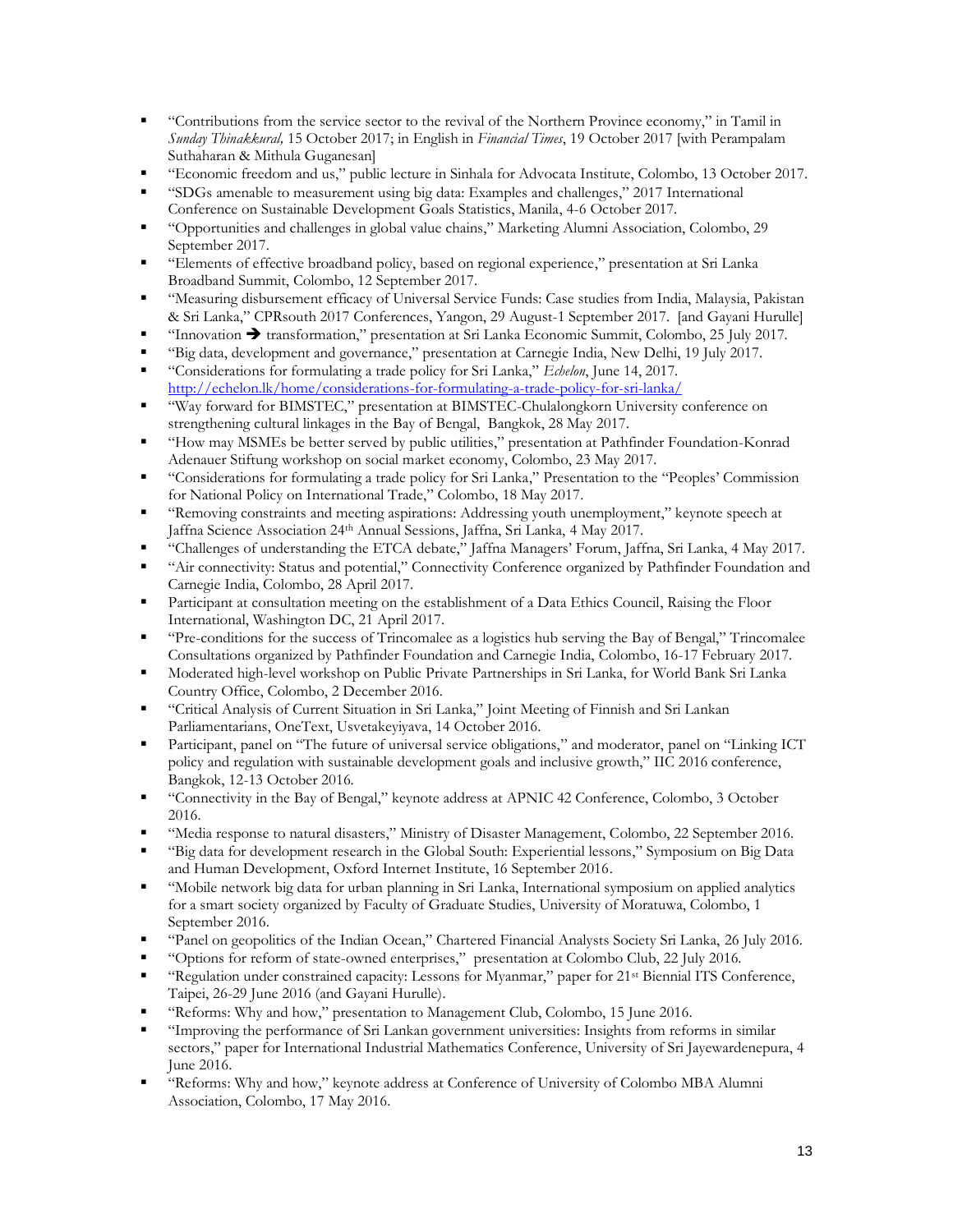- "Economic freedom and reform of state owned enterprises," keynote address at launch of Advocata Institute, Colombo, 5 May 2016.
- "Policy Challenges in Embracing Mobile Technology to Promote Socio-economic Development: The case of Myanmar," paper presented at Joint Lee Kuan Yew School-Qualcomm Research Conference on Socioeconomic impacts of mobile communication: Implications for ASEAN, Singapore, 22-23 April 2016.
- "Implications of trade agreements for construction services," Chamber of Construction Industry, Colombo, 28 March 2016.
- Moderator of Electricity Consumer Forum 2016, Colombo, 14 March 2016.
- Main presentation at Seminar on "Does Sri Lanka need trade agreements?" Jatika Vidvath Mandalaya, Gampaha, 27 March 2016 and Colombo, 10 March 2016.
- **•** Presentations on e-resilience and big data for disaster risk reduction and response; panel chair on multihazard early warning systems at ESCAP Training Workshop, Bangkok, 8-9 March 2016.
- Panel on "Competing globalisations: Managing economic & trade regimes in Asia," 1<sup>st</sup> Raisina Dialogue, New Delhi, 2 March 2016.
- Panel on "Survival and evolution of Sri Lanka print media in a digital age," Colombo, 26 February 2016.
- Panel on "Political changes across Asia: Are we better or worse off?" Asia Liberty Forum, Kuala Lumpur, 20 February 2016.
- "Proposed electoral reforms," Dr Sunil Gunaratne Memorial Lecture, Colombo, 11 February 2016. With Sujata Gamage.
- "Fighting poverty with technology," talk at College of Communication and Information, Florida State University, Tallahassee, USA, 7 January 2016.
- "Mobile network big data for smarter urban and transport planning," Expert meeting of Environment and Development Division, ESCAP, Bangkok, 14-15 December 2015.
- "Public interest research using big data: Opportunities and privacy implications," presentation at Big Data in the Global South International Workshop, Institute for Technology & Society of Rio de Janeiro, 16-17 November 2015.
- Presentations on access and human rights, big data & privacy and Internet economy at Internet Governance Forum, Joao Pessoa, Brazil, 10-13 November 2015.
- "Big Data for Development: New opportunities for emerging markets," presentation to senior Bangladesh government officials at Access to Information Unit of Prime Minister's Office, Dhaka, 8 October 2015.
- Presentation on impending Right to Information legislation at awards ceremony for investigative journalists organized by Transparency International Sri Lanka, Colombo, 2 October 2015.
- "Good governance in cross-border economic relations," National Management Conference, Colombo, 29 September 2015.
- "Big Data for development. New opportunities for emerging markets," presentation at International JRC-IPTS Workshop on 'Big Data for the Analysis of Digital Economy and Society,' Seville, 22 September 2015.
- "ICT impacts in developing Asia: What we know and what we need to know," lecture at Lee Kuan Yew School of Public Policy, National University of Singapore, 31 August 2015.
- "Realizing Digital Bangladesh," presentation at Grameenphone event, Dhaka, 2 August 2015.
- "What can be learned from the experience of others?" presentation at Alliance for Affordable Internet event, Yangon, 27 July 2015.
- Panelist, sessions on "Broadband infrastructure and services for the next billion" and "Access to ICTs to further development." Asia Pacific regional Internet Governance Forum, Macau, 1-3 July 2015.
- "Mobile network big data for urban and transportation planning in Colombo, Sri Lanka," Data for Policy conference, Cambridge, 15-17 June 2015 (Samarajiva, R & Lokanathan, S.).
- **•** Participant at Research Workshop on "Big data and resilience: realizing the benefits for developing countries," Data-Pop Alliance, London, 5 June 2015.
- Chaired opening plenary and moderated panel on "Asia country focus," at CommunicAsia 2015, Singapore, 2 June 2015.
- Participant, panel on "Corporate data sharing for the public good: Shades of open," International Open Data Conference, Ottawa, 29 May 2015.
- "Implementable electoral reforms," presentation at workshop organized by the Department of Elections and the UNDP Country Office, Colombo, 20 May 2015.
- "Regulatory and consumer issues in downstream petroleum," presentation at Public Utilities Commission of Sri Lanka workshop, Colombo, 27 April 2015.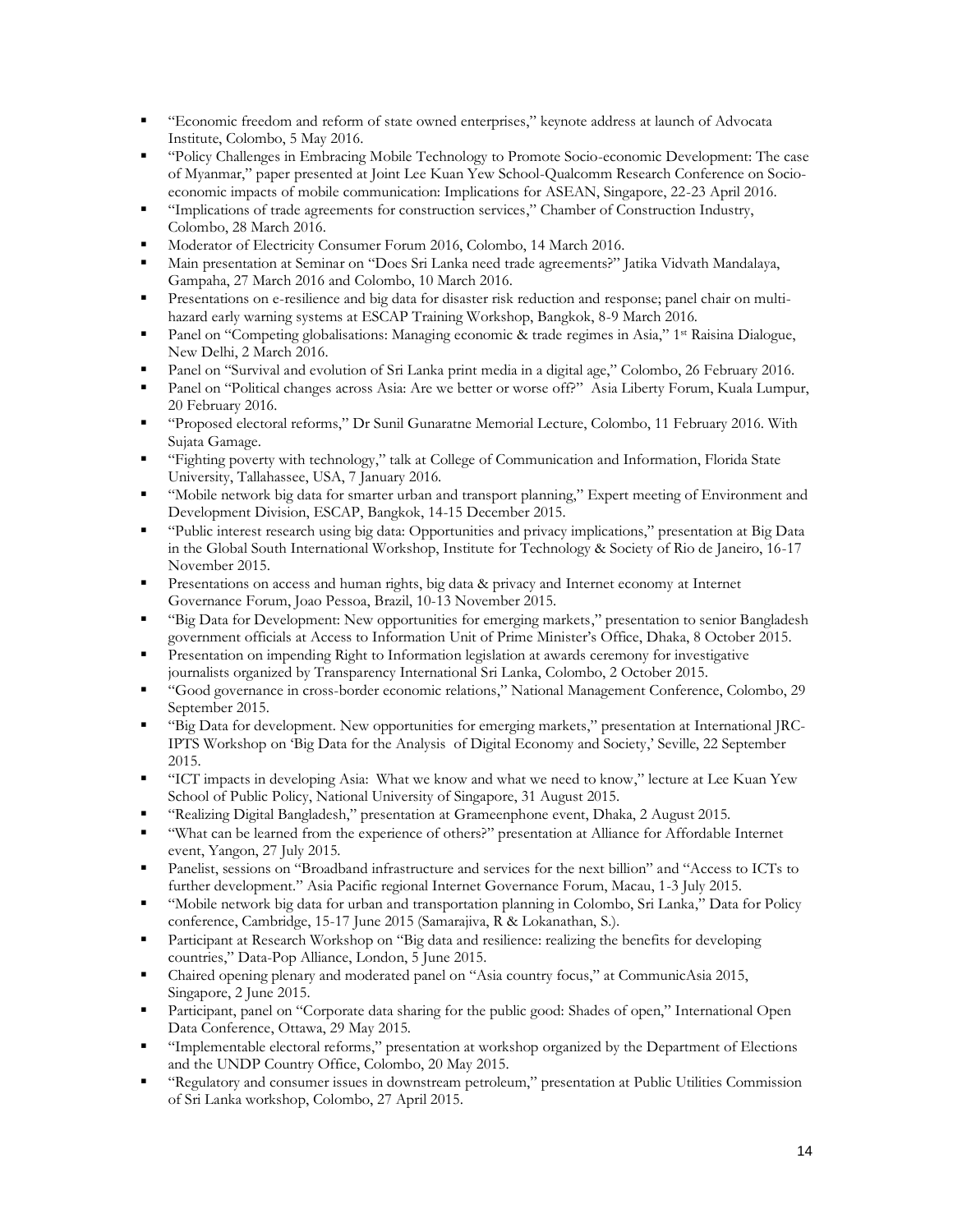- Participated in live TV debates on economic and political topics, *Wada Pitiya* on Derana (4 February 2015) and *Satana* on Sirasa (14 February 2015).
- "Using mobile network big data for urban and transport planning in Colombo," Sri Lanka Institution of Engineers, Colombo, 16 January 2015 (with Sriganesh Lokanathan & Danaja Maldeniya).
- "Mobile network big data for development: Applications and policy issues," presentation at Yuan Ze University, Taiwan, 8 January 2015.
- Moderated panel on "big data for development," and participated in panel on "ITU: Balancing facilitation and participation," at ITU Telecom World 2014, Doha, 7-10 December 2014.
- "Sri Lanka: Broadband infrastructure & international connectivity," UN ESCAP Consultation, Paro, Bhutan, 1-2 October 2014.
- "Resilient ICT infrastructures to support disaster management," paper at National Disaster Management Conference, Colombo, 24-26 September 2014 (with Shazna Zuhyle).
- **•** Presentations on access policy, globalization and cloud computing (four sessions) at Internet Governance Forum, Istanbul, Turkey, 2-5 September 2014.
- "The importance of building in resilience to ICT infrastructures," paper presented at ISCRAM 2014, Colombo, 20 June 2014 (with Shazna Zuhyle).
- "State of play," keynote at Roundtable on national telecom policy convened by Telecom Reporters' Network, Dhaka, 30 April 2014.
- "Consumer protection and the regulator," presentation at PITA-PiRRC policy and regulatory workshop, Port Vila, Vanuatu, 11 April 2014.
- "Mobile platforms to improve telecom & electricity service delivery to poor, urban micro-entrepreneurs in South Asia," 29th Euro CPR conference, Brussels, 24-25 March 2014.
- "'Research to Policy south': A mechanism to enhance and sustain contributions to policy from think tanks and university faculty," paper at Conference on status and role of social sciences research in Asia – emerging challenges and policy lessons, Indian Council on Social Science Research, New Delhi, 14 March 2014. [Samarajiva, R.; Gamage, S.; Kapugama, N.]
- Speaker at panel on regulatory and institutional framework at ICRIER conference on "Indian Telecoms Last Mile: So Near Yet So Far," New Delhi, 7 March 2014.
- "Consumer protection and the regulator," presentation at SAFIR workshop, Colombo, 29 January 2014.
- "Establishment of regulatory mechanisms and policy," presentation at ICT4D research session on Myanmar, and "Problems of evidence-based policy and regulation in PICs," at Pacific Telecom Conference 2014, Honolulu, 20 January 2014.
- "New media and cyber culture," presentation at University of Sri Jayewardenepura, Nugegoda, 5 January 2014.
- "Work in Sri Lanka: Problems, solutions, opportunities," presentation at Work in Sri Lanka conference, Colombo, 23 December 2013.
- "Consumer protection and the regulator," presentation with Helani Galpaya at Communication Regulatory Authority of Namibia, Windhoek, 11 December 2013.
- Speaker at panel at launch of *Information lives of the poor* book at ICTD 2013, Cape Town, South Africa, 10 December 2013.
- Moderator of session on "Balancing competition and subsidies in broadband promotion," ITU Telecom World Forum, Bangkok, 21 November 2013.
- Presentations on cloud computing, trade issues and privacy at Internet Governance Forum, Bali, Indonesia, 22-24 October 2013.
- "Encouraging value-added services & mobile apps: What policy & regulation should avoid," presentation at 13th APT Policy and Regulatory Forum, Kuala Lumpur, 8-10 October 2013.
- "Affordable and usable broadband: Need to address international bottlenecks," presentation to Phil ICT Research Network, Manila, 26 September 2013.
- "The resilience of ICT infrastructures and their role during disasters," UNESCAP expert consultation on Asian Information Superhighway and regional connectivity, Manila, 24-25 September 2013.
- "Sustainable Internet eco-system," public lecture organized by the Nepal Internet Society, Kathmandu, 1 August 2013.
- "Sustainable Broadband in South Asia: What regulators can contribute," & "Regulatory interventions to encourage value-added services and mobile apps," presentations at South Asian Telecom Regulators' Council policy workshop, Nagarkot, Nepal, 31 July-1 August 2013.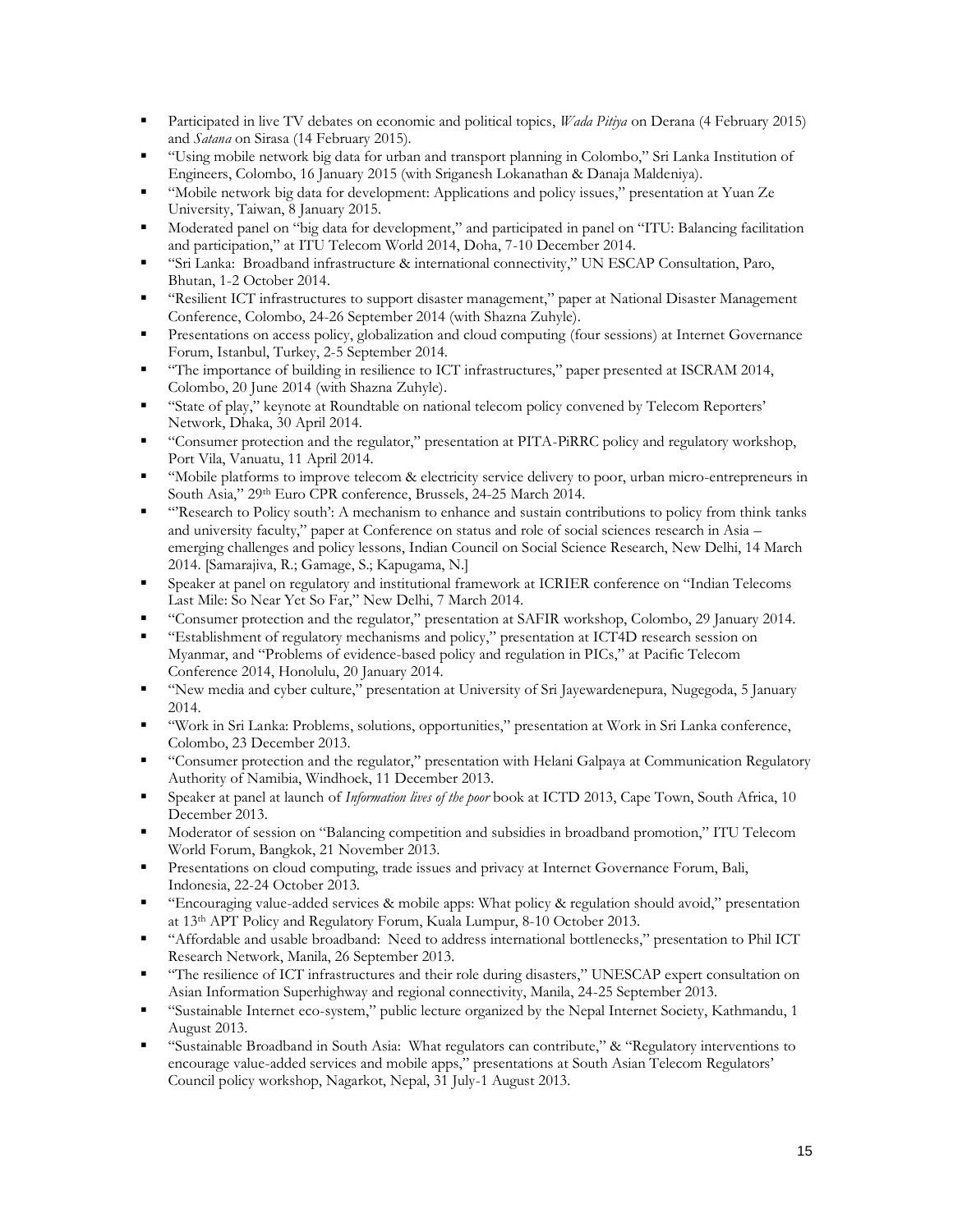- Moderator of panel on "Powering the Nation for the Future," Sri Lanka Economic Summit, Colombo, 11 July 2013.
- "'Mobile First' in the context of 4G networks and smartphones," Future Gov SAARC Summit, Colombo, 25 June 2013.
- "Trust in electronic space," Daily FT-CIRCA Cyber Security Summit, Colombo, 25 June 2013.
- Panel on sustainable Internet ecosystem and closing plenary on way forward, INET, Bangkok, 7-8 June 2013.
- **■** Moderator of panels on public transport (27 March 2013), higher education (27 August 2013), role of the private sector (7 November 2013), regeneration of Greater Colombo (20 February 2014) and decline in purchasing power (18 June 2014) for LBO-LBR CEO Forum, Colombo.
- "Organizing for policy impact in communication: A Social network analysis," 28<sup>th</sup> Euro CPR conference, Brussels, 21-22 March 2013 [Gamage, S.; Samarajiva, R. & Kapugama, N.]. <http://ssrn.com/abstract=2329608>
- "Policy & regulatory actions that will contribute to Digital Bangladesh," main presentation at Seminar organized by the Bangladesh Enterprise Institute, Dhaka, 12 February 2013.
- "E democracy: Preconditions and suggestions," keynote at 13th National ICT Conference of Nepal, Kathmandu, 8-9 February 2013.
- "Network bottlenecks in Pacific broadband?" PTC'13 conference, Honolulu, 20-23 January 2013.
- "Legal and ethical questions and challenges when addressing cyber security and surveillance : two case studies," 3rd South Asian Meeting on Internet and Freedom of Expression, Dhaka, 14-15 January 2013.
- "Infrastructure for e government," 2nd National E Government Conference, Baghdad, 2-3 December 2012.
- "Roads, water, solid waste . . . : Building on the Sri Lanka Infrastructure Assessment Report," presentation at the 1st conference of the Sri Lanka Forum of University Economists, Colombo, 29 November 2012.
- "Building regional connectivity: Insights from research," Committee on ICT and Expert Group Meeting of UNESCAP, Bangkok, 20-22 November 2012.
- Multiple speaking commitments, including as Panelist at Main Session on Internet Governance for Development, at Internet Governance Forum, Baku, Azerbaijan, 6-9 November 2012. [http://lirneasia.net/2012/11/attracting-investment-and-encouraging-innovation-why-sending-party](http://lirneasia.net/2012/11/attracting-investment-and-encouraging-innovation-why-sending-party-network-pays-proposals-before-wcit-are-wrong/)[network-pays-proposals-before-wcit-are-wrong/](http://lirneasia.net/2012/11/attracting-investment-and-encouraging-innovation-why-sending-party-network-pays-proposals-before-wcit-are-wrong/)
- Principal speaker at "Media and stakeholder breakfast: Global Internet policy for the developing world," Accra, 26 September 2012.
- "Organizing for policy impact in telecommunication: A framework for action," paper presented at TPRC40, Arlington VA, 23 September 2012. [Gamage,S; Samarajiva, R & Kapugama, N.]. [http://papers.ssrn.com/sol3/papers.cfm?abstract\\_id=2032319](http://papers.ssrn.com/sol3/papers.cfm?abstract_id=2032319) & [http://ssrn.com/abstract=2032319](http://hq.ssrn.com/GroupProcesses/RedirectClick.cfm?partid=1424510&corid=649&runid=14188&url=http://ssrn.com/abstract=2032319)
- Participant in panel discussion on "A comparison of broadband strategies in developed and developing countries: Perspectives, challenges and lessons," at TPRC 40, Arlington VA, 21 September 2012.
- Discussant, "The Role of Infrastructure in Securing Economic Growth and Transition to Middle Income Country in Sri Lanka (Sri Lanka Infrastructure Assessment - SLIA)," World Bank HQ, Washington DC, 20 September 2012.
- "Estimating Internet Users: An evidence-based alternative in the absence of survey data," paper presemted at CPR*south* 7, Port Louis, Mauritius, 5-7 September 2012. Senior author: Roshanthi Gunaratne.
- "Research to policy: LIRNE*asia* and CPR*south*," Business, Society & Law Seminar, Royal Melbourne Institute of Technology, Melbourne, 31 July 2012.
- **•** Participant in panel discussion "Independence of ICT regulators," at Pacific Broadband Forum, Denerau Island, Fiji, 26 July 2012.
- "Broadband Service Quality: Diagnosing the Bottlenecks," presentation at 5th Pacific Policy and Regulation Forum, Denerau Island, Fiji, 23 July 2012.
- "Inclusion of the agricultural poor through mobile," Future Gov SAARC Summit, Colombo, 18 July 2012.
- "Connected nation," keynote speech at  $30<sup>th</sup>$  National Information Technology Conference, Colombo, 11 July 2012.
- "How the poor use ICTs: Findings from multi-country studies of Teleuse at the Bottom of the Pyramid," presentation at Workshop on "What can telecommunications do for agriculture?" organized by LIRNE*asia* in collaboration with Pakistan Telecom Authority, Islamabad, 3 July 2012.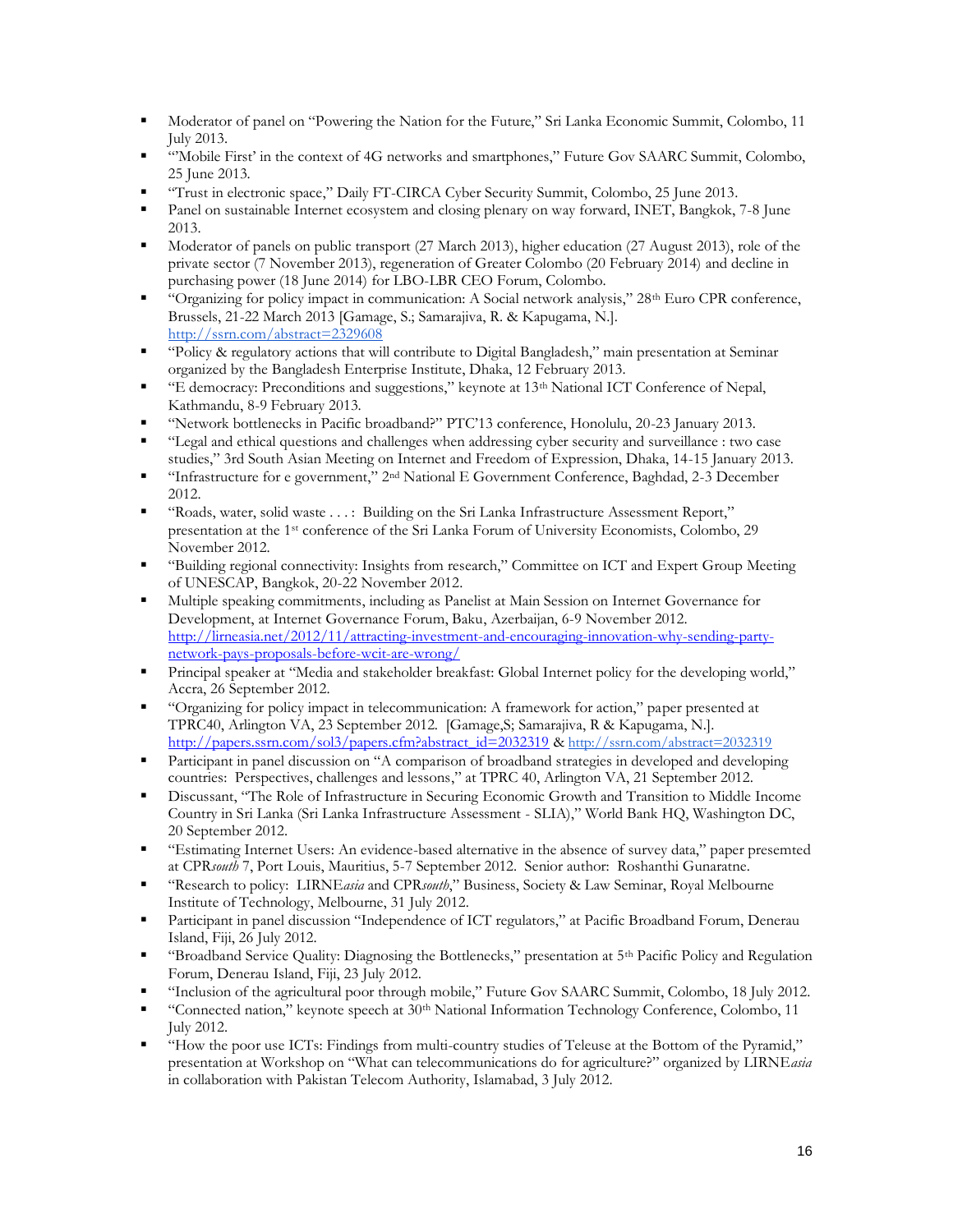- "Integrating South Asia: The case of telecom," Journalism Workshop on Regional Cooperation in South Asia, Kathmandu, 12-13 June 2012.
- "Tariff regulation," NLSIU-Center for Internet and Society Lecture Series, National Law School of India University, Bangalore, 27 May 2012.
- "Myanmar is last in the world for telecoms: What can be done?" *The Myanmar Times*, 32 (625), 7-13 May 2012. [http://ssrn.com/abstract=2055556](http://hq.ssrn.com/GroupProcesses/RedirectClick.cfm?partid=1424510&corid=649&runid=14188&url=http://ssrn.com/abstract=2055556)
- "How the poor use ICTs: Findings from a multi-country atudy of Teleuse@Bottom of the Pyramid," presentation at FAO Workshop on Mobile Technologies for Food Security, Agriculture and Rural Development, Bangkok, 3-4 April 2012.
- "What do we know about the teleuse of those 'not like us'?;" "Broadband: Wireless or wireline? An Asian perspective;" and "ICTs in post-conflict Sri Lanka: Preliminary findings," presentations at ICTD 2012 Conference, Atlanta GA, 12-15 March 2012.
- "Government services delivery: Transformation through mobile," presentation at Government Transformation Forum, Kovalam, India, 6 February 2012.
- "Policy entrepreneurship through research," presentation to IDRC Workshop on Inclusive Innovation for Development, Negombo, 3 February 2012.
- "A regulatory regime that benefits citizens," presentation at eAsia 2011, Dhaka, 3 December 2011.
- "Hastening broadband access: What policy can do," presentation at eAsia 2011, Dhaka, 1 December 2011.
- "Communication for risk reduction," presentation at Third National Symposium on Disaster Risk Reduction & Climate Change Adaptation, Colombo, 24 November 2011.
- "Why not signing India-Sri Lanka CEPA is inimical to the national interest" presentation at Sri Lanka Institution of Engineers, Colombo, 17 October 2011.
- "Sri Lanka: Demographic trends, poverty, disasters," presentation to Caritas Sri Lanka strategic planning meeting, Colombo, 12 October 2011.
- "Effective regulation to curb grey traffic," presentation with Sriganesh Lokanathan to Tata Communications Partner Meeting, Colombo, 23 September 2011.
- "Tariff regulation," presentation at Telecom Regulatory Authority of India and Asia Pacific Telecommunity International Workshop on Regulatory Framework, New Delhi, 7 September 2011.
- "Physical connectivity within the southern SAARC region," Physical connectivity workshop organized by the SAARC Chamber of Commerce, Colombo, 28 July 2011.
- "SMEs & the inclusive information society," Asia Pacific Business Forum, Bangkok, 26 July 2011.
- "Inclusion through mobile," Future Gov Forum, Colombo, 20 July 2011.
- "Extending 'Budget Telecom Network' model: Voice → Broadband," CommunicAsia, Singapore, 22 June 2011.
- "Teleuse at the Asian BOP," 4<sup>th</sup> infoDev Global Forum, Helsinki, 31 May 2011.
- "Roaming: Regulate or not?" and "Regional cooperation for expanding connectivity," 11<sup>th</sup> Asia Pacific Policy and Regulatory Forum, Asia Pacific Telecommunity, Ha Noi, 19 May 2011.
- "Why sector-specific regulatory agencies since the 1990s? Were the objectives achieved?" inaugural plenary on "Rationale for Economic Regulation" at Conference on Reviewing the global experience with economic regulation: A forward looking perspective, New Delhi, 18-20 April 2011.
- Presentations on broadband quality of service and intra-South Asian calling charges and roaming at the 12th Meeting of the South Asian Telecom Regulators' Council, Tehran, 27-28 February 2011.
- "ICT innovations in South Asia: An assessment," "Asia's rise in ICTs: Looking for evidence" conference, EC Joint Research Center, Brussels, 16-17 February 2011.
- "Asia: Broadband and forms of government intervention" Delft University of Technology, 15 Feb 2011.
- "India-Sri Lanka transport and connectivity," Sanvada, Pathfinder Foundation, Colombo, 17 December 2010.
- "Budget telecom network model and its extension to wireless broadband," Mobile Broadband Workshop organized by IIM-Idea Telecom Center of Excellence, New Delhi, 26-27 November 2010.
- "Regional cooperation for expanding connectivity," Committee on ICT and Expert Group Meeting of UNESCAP, Bangkok, 22-26 November 2010.
- "Indo-Sri Lanka CEPA: Why and what," seminar on CEPA organized by the International Development Law Organization, Colombo, 16 November 2010.
- "Success in voice ➔ success in data," Keynote at SAARC Operators' CEO Conclave organized by *Voice and Data*, New Delhi, 15 November 2010.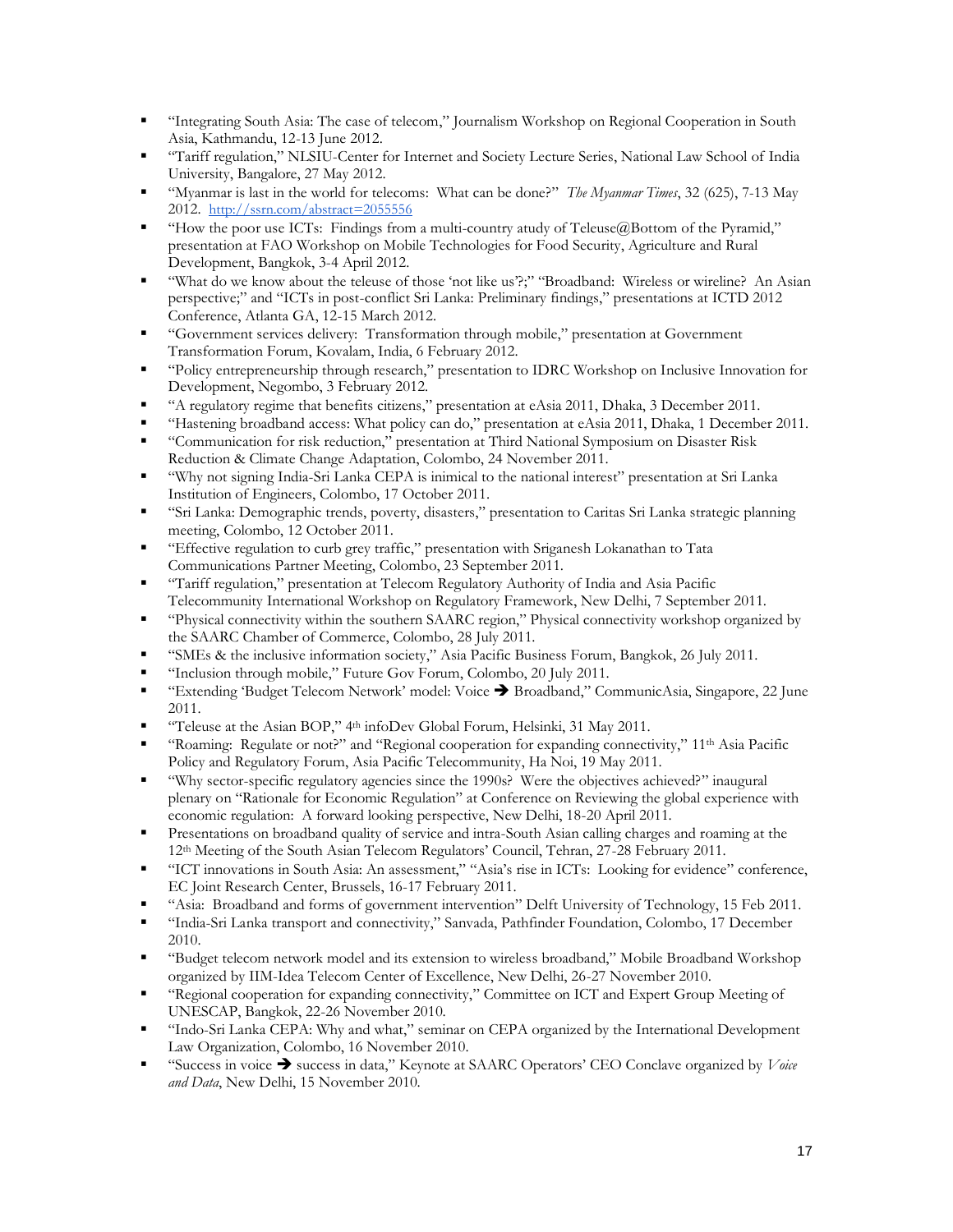- "Bringing Internet to the next billion: The role of mobile 2.0," Connecting the Next Billion conference, Jakarta, 2-4 November 2010.
- "Connected nation," Future Gov Forum, Colombo, 29 October 2010.
- "Transport and connectivity," India-Sri Lanka Dialogue, New Delhi, 22 October 2010.
- "Asia: Broadband and forms of government intervention," International Institute of Communications Annual Conference, Barcelona, 18 October 2010.
- **•** Comments on keynote speech at conference on Social Democracy in South Asia: The role of market and State in poverty reduction and improving distributive justice, Colombo, 2 October 2010.
- "ICTs and services trade within SAARC" and "Physical connectivity within the southern SAARC region," SAARC@25 seminar organized by the Research and Information System for Developing Countries (RIS) and the India International Centre, New Delhi, 16-17 September 2010.
- "Imagining the future and making it happen," keynote at WSO2CON, Colombo, 14 September 2010.
- **•** "Trade policy in the aftermath of the Great Recession," 7<sup>th</sup> annual general meeting of the Sri Lanka Ceramics Council, Colombo, 30 August 2010.
- "Analyzing policy problems" 5th Deshodaya National Assembly, Pore, Sri Lanka, 21 Aug 2010.
- "India-Sri Lanka Comprehensive Economic Partnership Agreement," Alumni Association of the University of Peradeniya, Colombo Chapter, Colombo, 9 August 2010.
- "India-Sri Lanka Comprehensive Economic Partnership Agreement," Institute of Chartered Accountants Sri Lanka, Colombo, 27 July 2010.
- "ICT indicators: LIRNE*asia*'s perspective," International Seminar on Information & Communication Technology Statistics, Seoul, 19-21 July 2010.
- "Lessons of mobile voice success" and "Roaming: Regulate or not?" at 10<sup>th</sup> Policy & Regulatory Forum of Asia Pacific Telecommunity, Yogyakarta, Indonesia, 14-16 July 2010.
- "Realizing the five-hub strategy," Sanvada policy dialogue on Achieving 8% growth rate of Mahinda Chintana: Constraints & challenges, 30 June 2010.
- "The workaround that connected Sri Lanka to e mail (and then to the Internet)," conference on .LK organized by University of Moratuwa, Mount Lavinia, 28 June 2010.
- Participant in live debate on CEPA [India-Sri Lanka Comprehensive Economic Partnership Agreement] on Derana TV, 2 June 2010 and on Neth FM radio, 7 June 2010.
- Interview on implementing five-hub strategy & the importance of CEPA, *BizFirst InFocus*, 4 June 2010.
- Discussant, Conference on "Ten years of the India-Sri Lanka Free Trade Agreement," Institute of Policy Studies, Colombo, 24 May 2010.
- "Telecom regulation: The state of the art," keynote at pre-conference seminar on new technologies and their challenges for telecom regulation, Brasilia, 13 May 2010.
- Indicators for measuring efficacy of broadband initiative, Cabinet Office of the President of Brazil, Brasilia, 11 May 2010.
- "Emerging Asia's path to the 'Internet economy': Mobile 2.0," expert forum on Mobile 2.0: applications and conditions, co-organized by LIRNE*asia* and the Pakistan Telecom Authority, Islamabad, 26 April 2010.
- "Communication policy research: Why and how," dinner talk, 1 st CPRafrica conference, Cape Town, 19 April 2010.
- "South Asia: Challenges of the Budget Telecom Network model," Convergence India, New Delhi, 25 March 2010.
- "How the developing world may participate in the global Internet economy," keynote at ICTs & Development: An International Workshop, IIT Delhi, 11 March 2010.
- "Framing (and making sense of) political developments in Sri Lanka," Centre for Policy Research, New Delhi, 11 March 2010
- "Budget telecom network model to drive broadband in South Asia," CPR*south*4, Negombo, Sri Lanka, 7 December 2009.
- "How the developing world may participate in the global Internet economy: Innovation driven by competition," keynote at OECD-infoDev workshop at Internet Governance Forum, Sharm el Sheikh, Egypt, 16 November 2009.
- Plenary panelist on international telecom policy, TPRC, Arlington VA, 26 Sep 2009.
- "How the developing world may participate in the global Internet Economy: Innovation driven by competition," joint workshop on "Policy coherence in the application of information and communication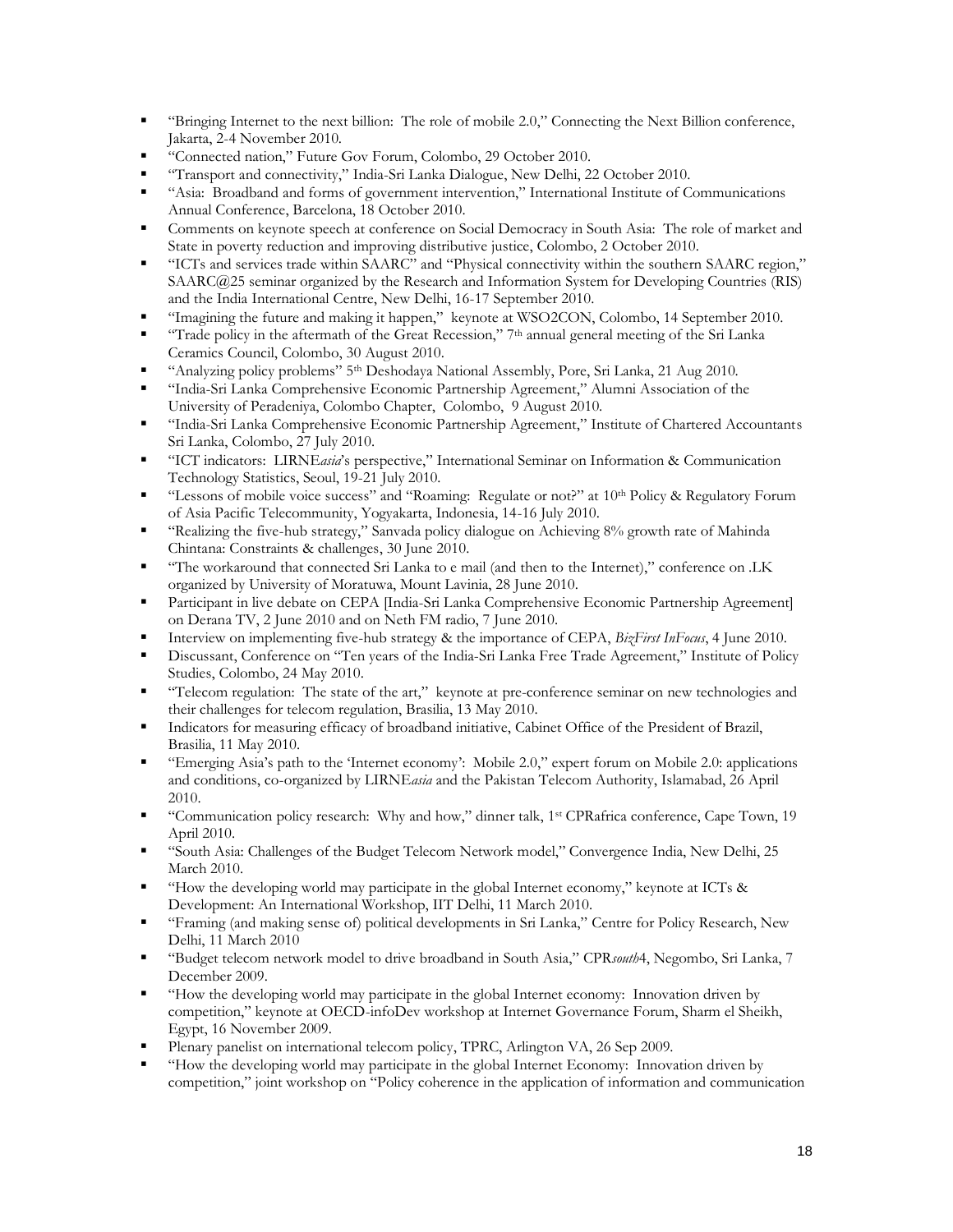technologies for development," Organization for Economic Co-operation and Development (OECD) & *info*Dev, World Bank, 10-11 September 2009, Paris.<http://www.oecd.org/dataoecd/43/30/43603296.pdf>

- Panelist on "Economic impact of public interest litigation," 28<sup>th</sup> LBR/LBO CEO Forum, Colombo, 25 August 2009.
- **•** Measuring effectiveness of regulation using perception surveys. 4<sup>th</sup> regional conference of International Telecommunications Society, Perth, Australia, 16-18 August. Galpaya, H. (senior author).
- "Improving transport & tranportation Policy: Lessons from telecom," Sanvada policy dialogue on national transport policy, 23 July 2009.
- "Government services: Anytime, anywhere, any official language, now," TEDx, Colombo, 19 July 2009.
- "Cell broadcasting: Public warning technology 'made for the Maldives,'" Early Warning Workshop, Communication Authority of the Maldives, Male, 15 July 2009.
- "Services, growth and regional integration: Insights from Sri Lanka," Roundtable on SAFTA: Prospects and opportunities for trade in services, Thimphu, Bhutan, 24 June 2009.
- Proponent for mobile at Great Mobile Debate, Pan Asia Networking conference, Penang, Malaysia, 14 June 2009.
- "Regulating government owned business enterprises," Sanvada policy dialogue on the impact of the new Electricity Act & regulatory challenges, 13 May 2009.
- "The path to the information society: Does it lie through the mobile?" SA Connect Public Seminar, University of Cape Town Graduate School of Business, South Africa, 14 April 2009.
- "Mobile  $\rightarrow$  broadband in emerging Asia: Lessons to be learned for Europe?" opening plenary presentation, Euro CPR Conference, Sevilla, 30 March 2009.
- "Pricing for sustainable provision of infrastructure services," UNCTAD multiyear expert meeting on services, development and trade: the regulatory and institutional dimension, Geneva, 17-19 March 2009.
- "The rural teleuser speaks: Findings from a six-country study of teleuse at the Bottom of the Pyramid," dinner speech, Workshop of ICT for Rural Livelihoods, Negombo, 16-17 February 2009.
- "Innovation in research infrastructure," IDRC roundtable on policy research organizations in Sri Lanka, Galle, 21 January 2009.
- "1.2 trillion dollar GDP, 1.1 billion people: How best can we grow with India?" Sanvada policy dialogue by Pathfinder Foundation, Colombo, 13 January 2009. Co-author: Priyanwada Herath.
- Interview on emerging totalitarian culture and violence against media on *BizFirst InFocus*, 9 January 2009.
- "Roadmap to affordable mobility," interview published in *Expanding Horizons*, 4/2008, pp. 4-6.
- "Banded forbearance: A new approach to price regulation," competitive paper at CPRsouth3, Beijing, 5-7 December 2008. Co-author: Tahani Iqbal.
- "Natural justice by the wayside in public interest litigation?" *Financial Times*, 27 November 2008.
- "Small Screen, Big Scream: How much has the mobile really delivered, how much more to come?" International Institute of Communication annual conference, Hong Kong, 3-4 November 2008.
- "New media and challenges," workshop on the Colombo Declaration on Media .Freedom and Social Responsibility, Sri Lanka Press Institute, Colombo, 22 October 2008.
- "Economic freedom and consumer rights: Lessons from Sri Lanka experience," Seminar on economic freedom, organized by the SAARC Chamber of Commerce, Colombo, 16 October 2008.
- "Introducing broadband: Investment conditions, regulatory challenges and addressing QoS," Telecoms World South Asia 2008 conference, Dhaka, 7-8 October, 2008.
- Member, industry leaders' panel & Chair, Regulatory & policy session at GSM Asia Pacific Conference, Colombo, 8 September 2008.
- Chair, Forum session on "Promoting manga to the masses: Universal access for the 21<sup>st</sup> century," panelist Telecom Development Symposium session on "Open innovation and ICTs: Tapping the talent," and lead speaker Youth Forum session on "Business models," ITU Telecom Asia, Bangkok, 2-4 September 2008.
- "Community-based approach to effective last-mile early warning: HazInfo project overview," International Disaster & Risk Conference, Davos, Switzerland, 28 August 2008.
- "Telecom tariffs in SAARC countries," *Dawn Economic & Business Review* (Pakistan), 21 July 2008, p. 4.
- Interview on Sri Lanka telecom sector and security-related regulations on *BizFirst InFocus*, 18 July 2008.
- "Sustainable development: What can ICTs contribute?" dinner speech at 2nd International Symposium of the Sabaragamuwa University of Sri Lanka, Belihuloya, 10 July 2008.
- "Banded forbearance," 17<sup>th</sup> Biannual Conference of the International Telecommunications Society, Montreal, June 24-27, 2008.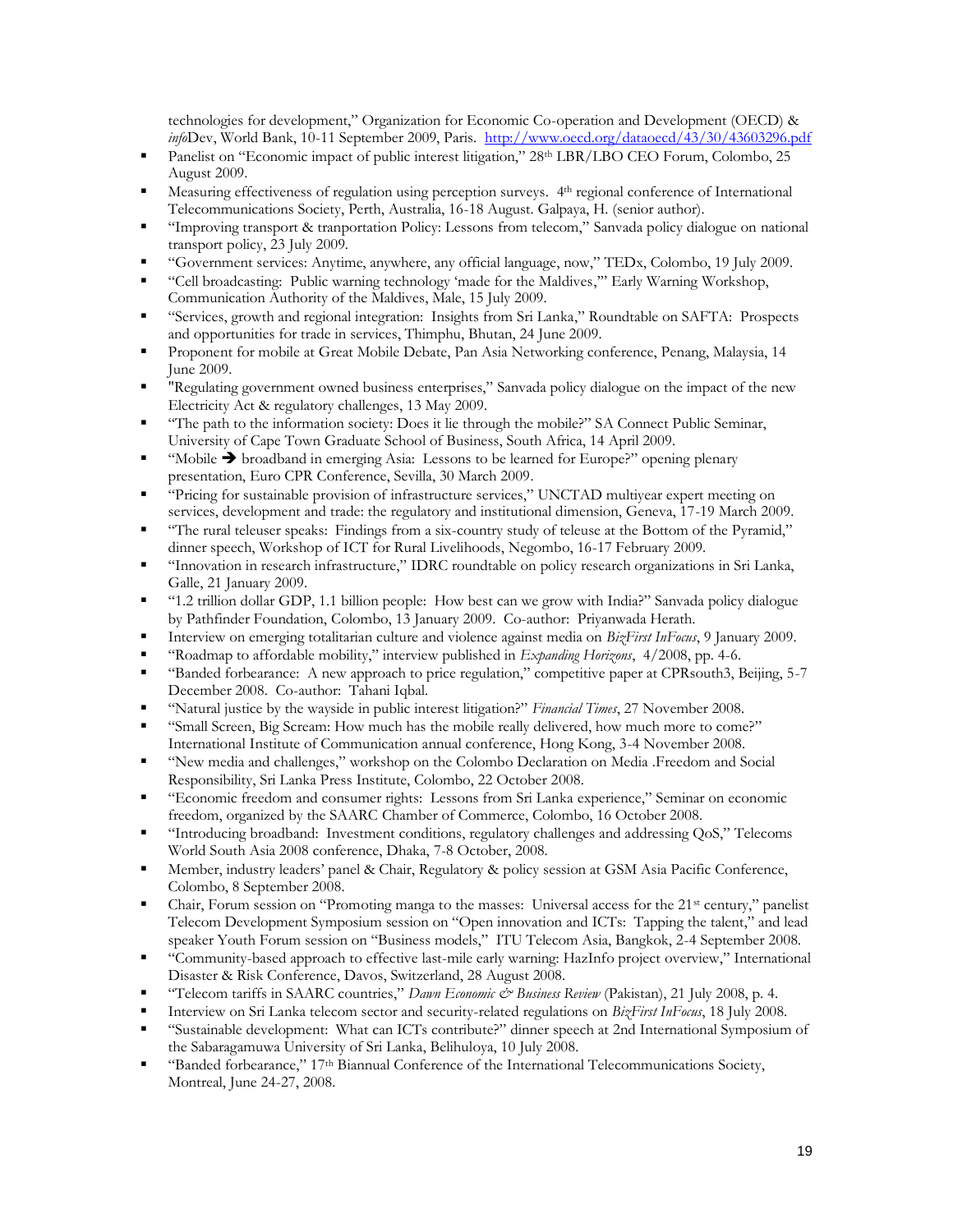- "Reexamining universal service policies in telecommunications: Lessons from three countries,"  $17<sup>th</sup>$ Biannual Conference of the International Telecommunications Society, Montreal, June 24-27, 2008. Coauthor: Payal Malik.
- "Intelligent regulation," Expert Forum on ICT Sector Indicators & Benchmark Regulation, Singapore, June 14-15, 2008.
- "Who's got the phone? The gendered use of telephones at the bottom of the pyramid," International Communication Association Conference, Montreal, May 26, 2008. Co-authors: Ayesha Zainudeen, Tahani Iqbal, Dimuthu Ratnadiwakara.
- Presenter, "Bridging scholar/activist divides in the field of communication," International Communication Association per-conference, Montreal, May 22, 2008.
- "Asia at the leading edge of communication and new media developments?" Keynote at International Conference on Information, Communication and New Media & the First Annual Convention of the Information and Communication Association of Taiwan, Tamkang University, Taipei, May 17, 2008.
- "More than voice at the bottom of the pyramid: Telecom for development in Asia," Information Communication Technologies and Society Center, University of Salzburg, April 3, 2008.
- "Information society policies and implementation in Asia," plenary speaker, Euro CPR Conference, Sevilla, March 31, 2008.
- Participant and working group leader at Roundtable on India's Mobile Future, Aspen Institute India and Confederation of Indian Industry, Trivandrum, India, February 7-9, 2008.
- "Business intelligence': Should there be limits?" Asian Business Forum 2008, organized by the Asia Marketing Federation and the Sri Lanka Institute of Marketing. Colombo, January 26, 2008.
- Interviewee on "Kelin Kathava" modeled on BBC's Hard Talk, Sirasa TV (Sinhala), January 9, 2008.
- "Taking e-gov to the bottom of the pyramid now: Dial-a-gov?" paper at CPR*south*2, Chennai, December 15, 2007. Co-authors: Helani Galpaya (senior author) & Shamistra Soysa.
- "Creating Digital Opportunities from Digital Divide," India Telecom 2007, New Delhi, Dec 13, 2007.
- "Taking e-government to the bottom of the pyramid: Dial-a-gov?" International Conference on Theory and Practice of Electronic Governance, Macau China, December 11, 2007. Co-authors: Helani Galpaya (senior) and Shamistra Soysa. [http://portal.acm.org/citation.cfm?id=1328057.1328105&coll=&dl=GUIDE&type=series&idx=SERIES](http://portal.acm.org/citation.cfm?id=1328057.1328105&coll=&dl=GUIDE&type=series&idx=SERIES10714&part=series&WantType=Proceedings&title=AICPS)

[10714&part=series&WantType=Proceedings&title=AICPS](http://portal.acm.org/citation.cfm?id=1328057.1328105&coll=&dl=GUIDE&type=series&idx=SERIES10714&part=series&WantType=Proceedings&title=AICPS)

- "Elements of a community-based warning system" and "Roles of policymakers, regulators, private sector and civil society," Knowledge sharing workshops on last-mile hazard information project, Bangladesh University of Engineering and Technology, Dhaka, October 25, 2007; India Habitat Centre (organized by All India Disaster Management Centre), New Delhi, November 19, 2007; and Hotel Borobudur, Jakarta (organized by the Indonesian Institute for Disaster Preparedness), March 5, 2008.
- Chair, panel session on "Innovative private and public partnerships," Government Symposium, GSMA Mobile Asia Congress, Macau China, November 13-15, 2007.
- "Teleuse  $@$  bottom of the pyramid: More than voice,"  $2<sup>nd</sup>$  National University of Singapore-Buzzcity Digital Forum Lecture, October 19, 2007, Singapore.
- "Telecom Regulatory Environment (TRE) assessment: Methodology and implementation results from five emerging economies" 35th Telecom Policy Research Conference, Arlington VA, September 28-30, 2007. Co-authors: Helani Galpaya and Dimuthu Ratnadiwakara. [http://papers.ssrn.com/sol3/papers.cfm?abstract\\_id=1562424](http://papers.ssrn.com/sol3/papers.cfm?abstract_id=1562424)
- "Teleuse @BOP: Owner users, non-owner users and how they use phones at the Sri Lanka BOP,"  $2<sup>nd</sup>$ Knowledge Forum of Sri Lanka Telecom, Habarana, Sri Lanka, September 15, 2007.
- "Effective use of telecom and electronic media in disaster risk reduction," meeting convened by Ministry of Disaster Management and Human Rights, Colombo, September 7, 2007.
- "Broadband benchmarks South Asia: Performance indicators for effective policy and regulation," keynote at 1st South Asia Broadband Congress & Expo, Colombo, September 5, 2007.
- "Mobile penetration in Sri Lanka: Implications for telecenters," Meeting of the Telecenter National Alliance of Sri Lanka, Moratuwa, August 31, 2007.
- "Sri Lanka's telecommunications commitments under GATS: Assessment and issues for the future," Conference on the Doha Development Agenda and the Future of the Multilateral Trading System organized by the Sri Lanka Law College, Colombo, July 31-August 1, 2007.
- "Universal service in telecom: Regional experience," SAFIR Workshop on Universal Service Obligation, New Delhi, July 15<sup>th</sup>, 2007.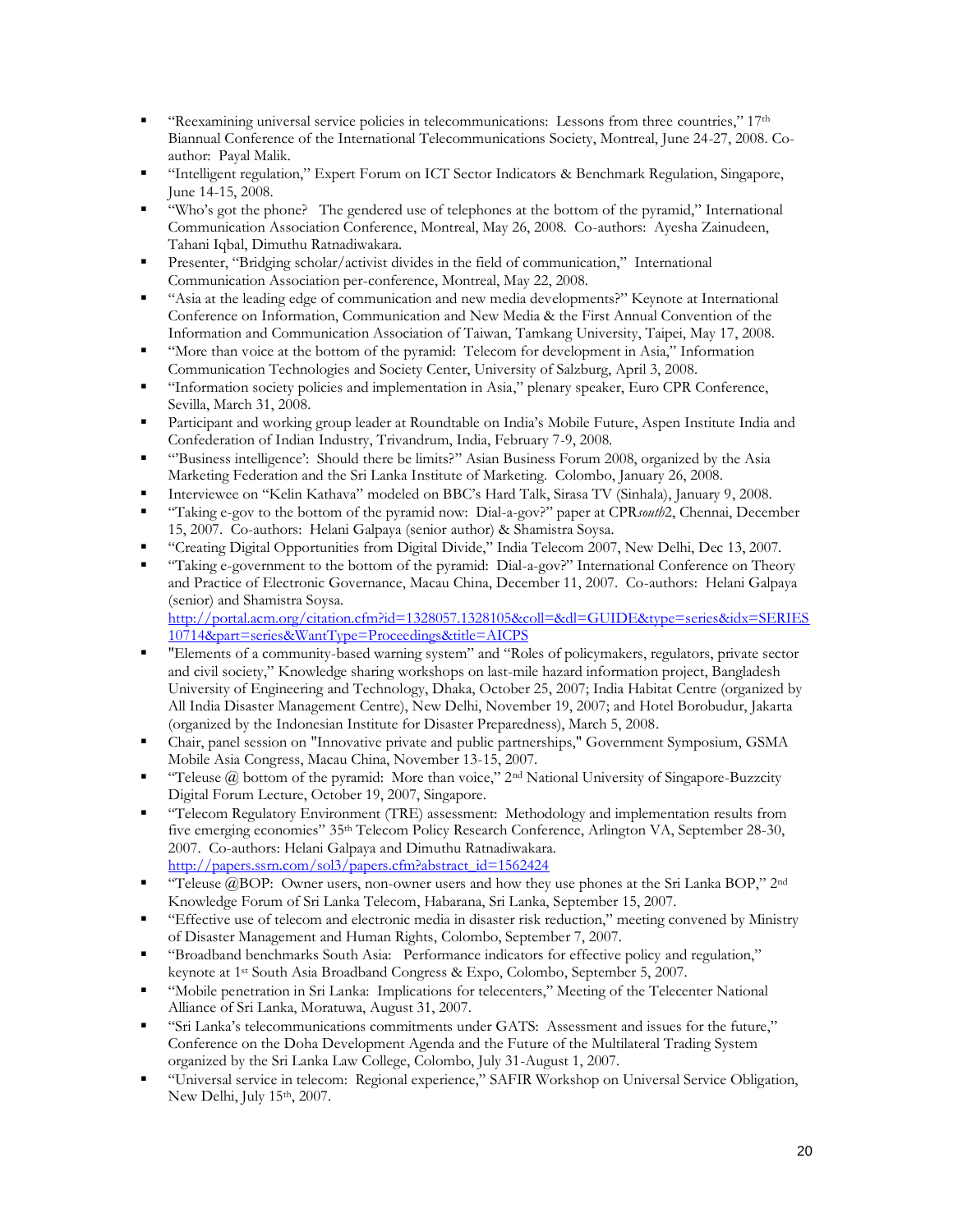- "Telecom regulatory environment 2006," Workshop on Telecom Regulatory Environment and Teleuse at the BOP organized by the Pakistan Telecommunications Authority, Islamabad, June 14, 2007 (with Joseph Wilson et al.).
- "Measuring regulatory performance," keynote at 8<sup>th</sup> SAFIR core course, Kandy, Sri Lanka, April 1, 2007.
- **•** "Connecting the rural millions: Findings from a multi-country study of teleuse $@BOP$ ,"  $15<sup>th</sup>$  Convergence India conference, New Delhi, March 21, 2007.
- "Widening access for rural communities," panelist, GSM>3G Conference, Mumbai, January 22-23, 2007.
- "Telecom regulatory environment: A six-country comparison," CPR*south*1 conference, Manila, January 19, 2007 [Co-authors Divakar Goswami and Helani Galpaya with contributions from Payal Malik, Joseph Wilson, Lorraine Carlos Salazar, Malathy Knight John and Deunden Nikomborirak].
- "Space for citizen journalism," keynote at Seminar on Citizen Journalism organized by the Centre for Policy Alternatives, Colombo, Sri Lanka, January 10, 2007.
- "Tsunami warning," interview on *As it Happens*, Canadian Broadcasting Corporation radio news program, December 26, 2006.
- Chair, "Universal, ubiquitous, equitable, affordable" session & speaker on "Business and finance investing in the next generation," Youth Forum, ITU Telecom World 2006, Hong Kong, December 4-8, 2006.
- "Sri Lankan media politics in the new era," Workshop on Good Governance and Peace Building, Kandy, Sri Lanka, October 21, 2006.
- "Enabling investment: Lessons from the region," Seminar organized by MASTEL and BRTI, Jakarta, September 21, 2006.
- "Bridging the divide: Building Asia-Pacific capacity for effective reforms," keynote at Digital Opportunity Forum, Korean Agency for Digital Opportunity and Promotion (KADO) and the International Telecommunication Union, Seoul, August 31-September 1, 2006
- "Emerging trends in the telecommunications industry: Local and global perspectives," Chartered Financial Analysts Sri Lanka Professional Development Program, Colombo, 24 August 2006.
- "Trade in services: Everything you wanted to know but were afraid to ask," seminar organized by the Trade Cell of the Ceylon Chamber of Commerce, Colombo, 17 August 2006.
- **•** "The university in the age of the Internet," dinner speech at 1<sup>st</sup> International Symposium of the Sabaragamuwa University of Sri Lanka, Belihuloya, 7 July 2006.
- "Lessons from the tsunami," Using ICTs for effective disaster management forum, Commonwealth Telecommunications Organization, Ahungalle, Sri Lanka, 26 June 2006.
- "Action research on last-mile hazard information," International Forum, Global Knowledge Partnership, Colombo, 9 May 2006.
- "Demand-side perspective I," Telecom and Information Industry Futures Roundtable, APECTEL meetings, Calgary, Canada, 24 April 2006.
- "Wireless and development: Institutions matter," Yale Information Society Project conference on Access to Knowledge (A2K), New Haven CT, 22 April 2006.
- "What civil society can do in regulation" Association for Progressive Communication Regional consultation on ICT policy in South Asia, Dhaka, 19 April 2006.
- "Current Developments and Technical Challenges in Tsunami Warning Systems: Sri Lanka," and "Current Technical Designs for Tsunami Warning Systems: Sri Lanka," workshop on sensor-based networks for tsunami detection and warning sponsored by the US National Science Foundation, Maui, Hawai'i, 9-10 February 2006. <http://www.lirneasia.net/2006/02/mapping-disaster-research/>
- Keynote on "Submarine connectivity for ITES sector and the public of Bangladesh," Seminar organized by Bangladesh Association of Software and Information Services, Dhaka, 1 December 2005. <http://www.lirneasia.net/2005/12/bangladesh-to-be-connected-to-submarine-cable-next-week/>
- Panelist, "Do policy and regulation matter?" *info*Dev Forum, World Summit on the Information Society, Tunis, 17 November, 2005. <http://www.lirneasia.net/2005/12/do-policy-regulation-matter/>
- "Wireless communication and development: Reviewing the evidence," High-level workshop on wireless communication and development: A global perspective, University of Southern California, Los Angeles, 6-8 October 2005.
- "Challenges facing the media," keynote at media professionals' convention organized by Centre for Policy Alternatives, Tholangamuva, Sri Lanka, 9 September 2005.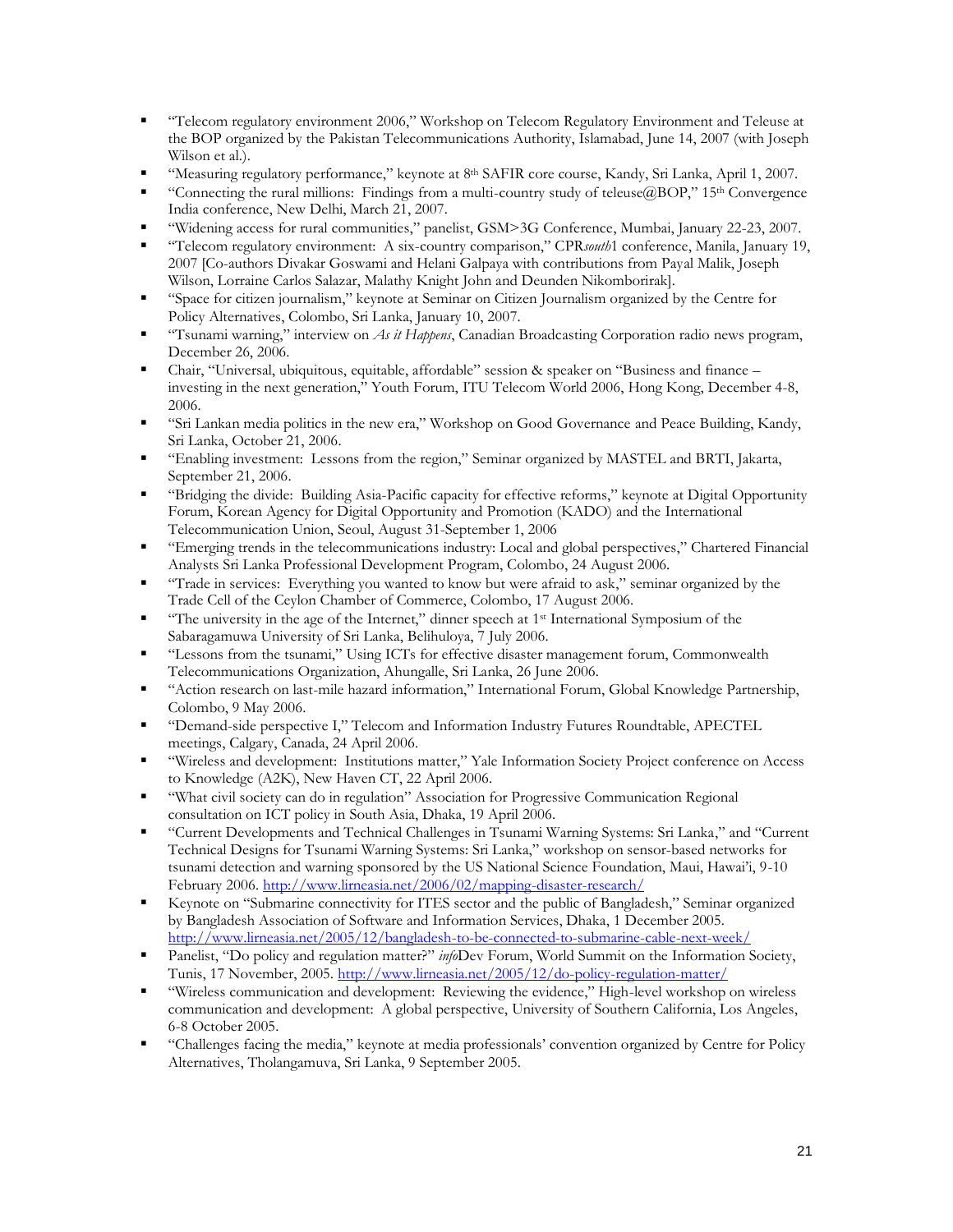- "Embedding competition principles in telecom regulation," "advocacy and capacity building on competition policy and law in Asia" meeting, CUTS Centre for Competition Investment & Economic Regulation, Hanoi, 16-17 August 2005.
- "Mobilizing ICTs for early warning: Lessons of the 2004 tsunami," International Association for Media and Communication Research conference, Taipei, 26-28 July 2005. <http://www.lirneasia.net/2005/07/icts-and-early-warning/>
- "Optimizing regulation for rural ICT access," Asia Pacific Telecommunity and World Bank seminar on leveraging private investment for rural ICT development, Chiang Rai, Thailand, 5-7 July 2005.
- "Mobilizing information and communication technologies for effective disaster warning: Lessons from the 2004 tsunami," colloquium at Department of Communication, University of California, San Diego, 1 June 2005.
- "e Sri Lanka in context of Sri Lanka's development strategy," e Transformation conference organized by the World Bank, New Delhi, 16-18 March 2005.
- "Competition in telecom sector: Regulator's role," Seminar on Competition Regulation in a Multioperator Environment, Badan Regulasi Telekomunikasi Indonesia & Mastel, Jakarta, 9 March 2005.
- "Learning from the tsunami," monthly meeting of the Sri Lanka Institute of Directors, Galadari Hotel, Colombo, 24 February 2005.
- On lack of early warning system for disasters, *Assignment*, BBC World Service, 15 and 16 January, 2005.
- "What happened in Sri Lanka and why it won't be so bad next time," closing plenary of Pacific Telecom Council conference, Honolulu, Hawai'i, 19 January 2005.
- "Expanding access to ICTs: Regulatory reforms and smart subsidies," Regional conference on universality of infrastructures, The Resources and Energy Institute, New Delhi, December 6, 2004.
- "Handicapping the runners in the global race," keynote at the Launch of the Sinhala translation of Janos Kornai's "Toward a free economy," Pathfinder Foundation, Matara, Sri Lanka, November 6, 2004 (published in Sinhala in *Lankadipa*, December 8, 2004, p. 22).
- "Sri Lanka case study on regulation and investment" at World Dialogue on Regulation Expert Forum, Mount Lavinia, Sri Lanka, September 17-18, 2004 (with Sabina Fernando).
- "Extending access to ICTs: Regulatory reforms and smart subsidies," ITU Telecom Asia, Busan, Korea, September 9, 2004.
- "Independent regulation" and "universal access funds," European Bank for Reconstruction and Development and Japan International Cooperation Agency, August 22-28, 2004.
- "Universal e government and the digital divide," Asia-Pacific 2004 Public Service Summit, organized by UNDP Asia Pacific Development Information Programme and CISCO Systems, Inc., Beijing, July 15-16, 2004.
- "Overview of utility regulation in Sri Lanka: Problems and prospects," Conference on Regulatory Impact Assessment in Sri Lanka organized by the Institute of Policy Studies, Colombo, June 21-22, 2004.
- "Competition advocacy and regulated industries: Sri Lanka's experience,"regional workshop on competition policy, competitiveness & globalization, World Bank & European Commission, Colombo, May 19-20, 2004.
- "Telecommunications in Sri Lanka: Development and opportunities," South Asia communications infrastructure conference, US Trade and Development Agency, New Delhi, April 21-23, 2004.
- "Dependency road revisited: Globalization and services trade liberalization in South Asia," 9th Smythe Lecture, School of Communication, Simon Fraser University, Burnaby, B.C., Canada, March 29, 2004.
- "e Sri Lanka" an interview with the Development Gateway, January 19, 2004.
- "Convergence and multi-sector regulation,"  $43<sup>rd</sup>$  meeting of the Commonwealth Telecommunications Organization Council, Kampala, September 8, 2003.
- "Regulating in an imperfect world: The Sri Lankan experience," APEC Privatization Forum & Expert Meeting on Utility Regulation, Bangkok, June 16, 2003.
- "Regulatory issues in infrastructure development in Sri Lanka,"Annual Bank Conference on Development Economics (ABCDE), World Bank, Bangalore, May 21-23, 2003.
- "Information and communication technologies and human development," keynote at UNDP Asia Regional Human Development Report Stakeholders' Meeting, Colombo, May 6, 2003.
- "e Sri Lanka and access: the Vishva Grama programme," International Federation of Library Associations (IFLA) workshop on the digital divide, Colombo, March 3, 2003.
- "e-Sri Lanka infrastructure issues," symposium organized by the Ceylon Chamber of Commerce, Colombo, December 17, 2002.